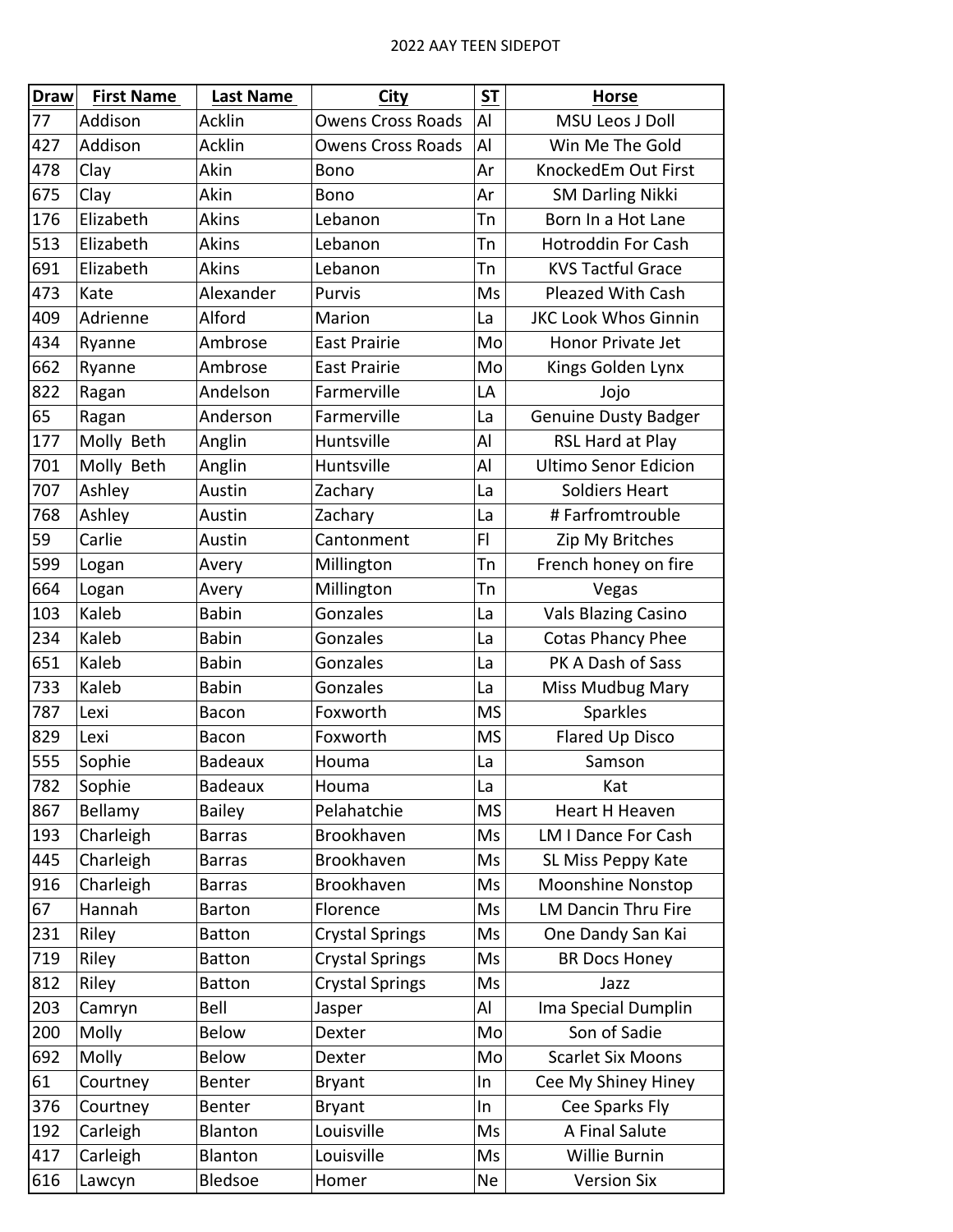| 685 | Lawcyn        | Bledsoe           | Homer               | <b>Ne</b>      | Frenchmans Famous Lady        |
|-----|---------------|-------------------|---------------------|----------------|-------------------------------|
| 756 | Lawcyn        | Bledsoe           | Homer               | <b>Ne</b>      | All Bugged Up                 |
| 876 | Lawcyn        | <b>Bledsoe</b>    | Homer               | <b>Ne</b>      | Hayzel                        |
| 26  | Lily          | <b>Blevins</b>    | <b>Flat Rock</b>    | Al             | <b>Six Moons Gritty</b>       |
| 751 | Lily          | <b>Blevins</b>    | <b>Flat Rock</b>    | Al             | This Might Sting              |
| 188 | <b>Brylee</b> | <b>Brakefield</b> | Bastrop             | La             | <b>Eddie's Playgirl</b>       |
| 490 | <b>Brylee</b> | <b>Brakefield</b> | Bastrop             | La             | Ms Bully Stinson              |
| 919 | <b>Brylee</b> | <b>Brakefield</b> | Bastrop             | La             | Dollar                        |
| 496 | Riley         | Brandenburg       | Cerro Gordo         | $\mathbf{I}$   | Velvetine Dancer              |
| 689 | Riley         | Brandenburg       | Cerro Gordo         | $\mathbf{I}$   | Sweet Red Firewater           |
| 364 | Isabella      | <b>Brassette</b>  | <b>Ville Platte</b> | La             | Sam                           |
| 582 | Isabella      | <b>Brassette</b>  | <b>Ville Platte</b> | La             | Shessanivory                  |
| 437 | Kaylee-Ann    | <b>Bray</b>       | Thaxton             | <b>MS</b>      | Frenchmans Winsome            |
| 78  | Jordan        | <b>Brown</b>      | Bishopville         | SC             | Eddies Lucky Wonder           |
| 331 | Jordan        | <b>Brown</b>      | Bishopville         | <b>SC</b>      | Irosesuchastinson             |
| 674 | Jordan        | <b>Brown</b>      | Bishopville         | <b>SC</b>      | Dashtafame Piper              |
| 276 | Sydney        | <b>Brown</b>      | Jacksonville        | F <sub>1</sub> | Jess A Corona Uhoh            |
| 455 | Sydney        | <b>Brown</b>      | Jacksonville        | FI             | TL One Peppy Lady             |
| 794 | Sydney        | <b>Brown</b>      | Jacksonville        | F <sub>1</sub> | <b>Blues Golden Pep</b>       |
| 12  | Annie         | <b>Buckner</b>    | Helena              | Al             | Grays little pistol           |
| 469 | Annie         | <b>Buckner</b>    | Helena              | Al             | Corona for my birthday        |
| 656 | Caitlyn       | <b>Bullock</b>    | Trinity             | TX             | MP Haydays Twisti             |
| 788 | Caitlyn       | <b>Bullock</b>    | Trinity             | ТX             | <b>Streakin French Blakus</b> |
| 581 | Isabel        | <b>Burchett</b>   | Knoxville           | Tn             | Peggy Sue                     |
| 709 | Isabel        | <b>Burchett</b>   | Knoxville           | Tn             | <b>Sticky Red Gin</b>         |
| 32  | Kennedy       | Burrough          | Madison             | Al             | <b>Flys Shooting Star</b>     |
| 727 | Kennedy       | Burrough          | Madison             | Al             | Strike Me Lucky Man           |
| 585 | Anne Camp     | Byrum             | Starkville          | Ms             | Cadillac Black Jack           |
| 140 | Lovie         | Byrum             | Starkville          | Ms             | Tee Eyed Starlet              |
| 322 | Mary Kathryn  | Byrum             | Starkville          | Ms             | Royal Diamonds Olena          |
| 712 | Cara Beth     | Calhoun           | <b>Brandon</b>      | Ms             | Chasin The Wind               |
| 793 | Cara Beth     | Calhoun           | <b>Brandon</b>      | Ms             | <b>Noels Perks Master</b>     |
| 832 | Cara Beth     | Calhoun           | <b>Brandon</b>      | Ms             | French Kissed Fame            |
| 915 | Cara Beth     | Calhoun           | <b>Brandon</b>      | Ms             | Perks Ta BN Famous            |
| 511 | Cayden        | Campbell          | Belton              | <b>SC</b>      | Packin Little Six             |
| 80  | McCrae        | Campbell          | <b>Belton</b>       | <b>SC</b>      | One Rare Design               |
| 317 | McCrae        | Campbell          | <b>Belton</b>       | <b>SC</b>      | On The Rocks Lu               |
| 226 | Nicholas      | Campbell          | Westmoreland        | Tn             | <b>KK French Lace</b>         |
| 811 | Nicholas      | Campbell          | Westmoreland        | Tn             | Runaways Last Jet             |
| 654 | Kylie         | Carpenter         | Greenbrier          | AR             | FS Ima Hot Cat                |
| 36  | Grace         | Caskey            | Goldonna            | La             | <b>MRH Bluebaby</b>           |
| 854 | Grace         | Caskey            | Goldonna            | La             | <b>Brimmerton Angel</b>       |
| 428 | Sara Bryn     | Chambers          | Haleyville          | Al             | Skeeter                       |
| 936 | Raegan        | Chance            | Mendenhall          | Ms             | A Rose In Bloom               |
| 293 | Cora          | Chandler          | <b>West POint</b>   | Ms             | Oliver                        |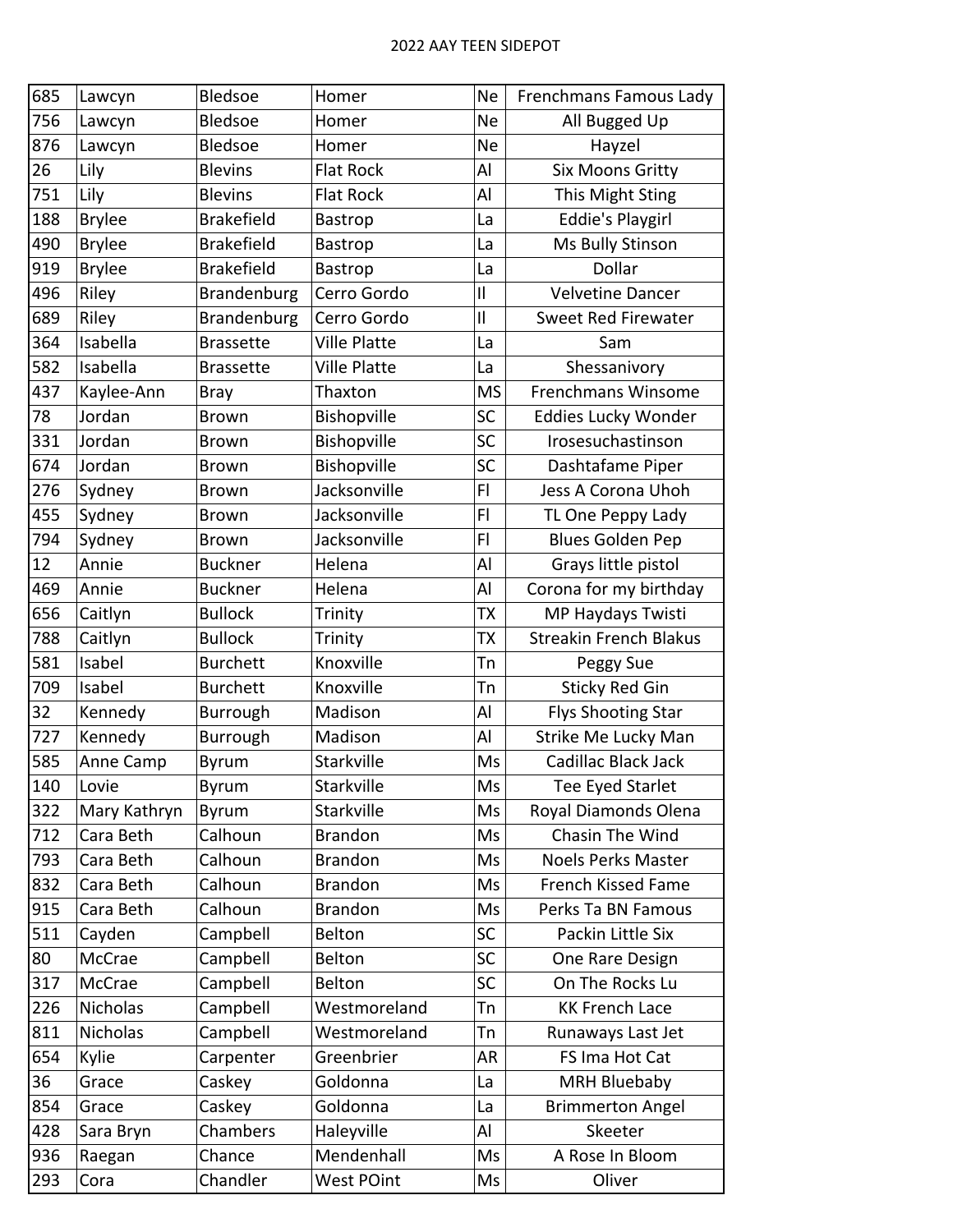| 265 | Laityn                 | Charles       | Bee Branch      | Ar           | <b>Tx Leo Dance</b>        |
|-----|------------------------|---------------|-----------------|--------------|----------------------------|
| 292 | Kaylee                 | Childress     | Starkville      | Ms           | <b>VF Famous Chrissy</b>   |
| 388 | Kaylee                 | Childress     | Starkville      | Ms           | Charge It to the Max       |
| 610 | Kaylee                 | Childress     | Starkville      | Ms           | <b>Traveling Fast Feet</b> |
| 673 | Kaylee                 | Childress     | Starkville      | Ms           | Tkrollinglikeagsix         |
| 718 | Kaylee                 | Childress     | Starkville      | Ms           | <b>Princess Dutchess</b>   |
| 505 | Morgan                 | Clifton       | Petal           | Ms           | Ace                        |
| 627 | Caleb                  | Cline         | Circleville     | Oh           | Seis Shots of Crown        |
| 754 | Caleb                  | Cline         | Circleville     | Oh           | Guys Dashing Jet           |
| 897 | Caleb                  | Cline         | Circleville     | Oh           | SR Moonshine On Rocks      |
| 625 | Camryn                 | Collins       | Jonesboro       | AR           | Lynn's Prescription        |
| 690 | Camryn                 | Collins       | Jonesboro       | AR           | Roses & Jewels             |
| 143 | Hannah                 | Conley        | Marion          | La           | Layken's Poco King         |
| 487 | Hannah                 | Conley        | Marion          | La           | It's a Native's Legacy     |
| 273 | Walter                 | Coogan        | Mulkeytown      | $\mathbf{I}$ | Genuine Diamondminer       |
| 617 | Jaelyn                 | Cooper        | Huntingburg     | In           | <b>Six Fols Cartel</b>     |
| 825 | Jaelyn                 | Cooper        | Huntingburg     | In           | Cash Makes Me Happy        |
| 598 | Anna                   | Copeland      | Philadelphia    | Ms           | Tango                      |
| 340 | Mary Margaret Countess |               | <b>Brighton</b> | Tn           | Rare Speed                 |
| 194 | Charlee                | Covington     | Florence        | Al           | Dial Mr Smith              |
| 342 | Hadlee                 | Covington     | Florence        | Al           | Dinkys sharp honor         |
| 475 | Hadlee                 | Covington     | Florence        | Al           | Skip a summer frost        |
| 800 | Hadlee                 | Covington     | Florence        | AL           | Shakemup Judy              |
| 266 | Hunter                 | Crawford      | Petal           | Ms           | Happy                      |
| 600 | Maci                   | Creekmore     | Loranger        | La           | <b>Streakin Party Man</b>  |
| 246 | Addison                | Davis         | Oxford          | Ms           | Chevy                      |
| 368 | Addison                | Davis         | Oxford          | Ms           | <b>First Famous Roho</b>   |
| 497 | Catherine              | Davis         | Covington       | La           | Willows San Bar            |
| 300 | <b>Tara</b>            | Davis         | Bentonia        | Ms           | JJJ Roxie Hayday           |
| 548 | Tara                   | Davis         | Bentonia        | Ms           | Be A Magnolia Tiger        |
| 878 | Tara                   | Davis         | Bentonia        | Ms           | Ain't No Crazy Lady        |
| 431 | Dora                   | Dawson        | Delhi           | La           | Chevy                      |
| 554 | Olivia                 | DeGeorge      | Petal           | Ms           | Karen's Penny Grace        |
| 762 | Cambrie                | Delaune       | <b>Bush</b>     | La           | VF Leo Stinson             |
| 866 | Cambrie                | Delaune       | <b>Bush</b>     | La           | <b>Busy Lacin Chex</b>     |
| 918 | Cambrie                | Delaune       | <b>Bush</b>     | La           | I'm a Nonstop Guy          |
| 561 | Darcy                  | Dement        | Jackson         | Tn           | <b>Oscar Nite Dunit</b>    |
| 305 | Ashlee                 | Dickerson     | Corydon         | Ky           | Promise a Cowgirl          |
| 805 | Ashlee                 | Dickerson     | Corydon         | Ky           | Sunshines Bartender        |
| 806 | Kylee                  | Dobbins       | Conway          | Ar           | DP Shinin So Pretty        |
| 747 | Olivia                 | Douglas       | Magee           | Ms           | No Secret Now              |
| 846 | Andi                   | Douglass      | St. Charles     | Mo           | JessaDashinTrois           |
| 621 | Michael                | <b>Duffie</b> | Wagener         | Sc           | <b>Miss Famous Boutine</b> |
| 698 | Michael                | <b>Duffie</b> | Wagener         | Sc           | JJ Three Famous Bars       |
| 665 | Jada                   | Duke          | Vancleave       | Ms           | <b>Flaming Gold Digger</b> |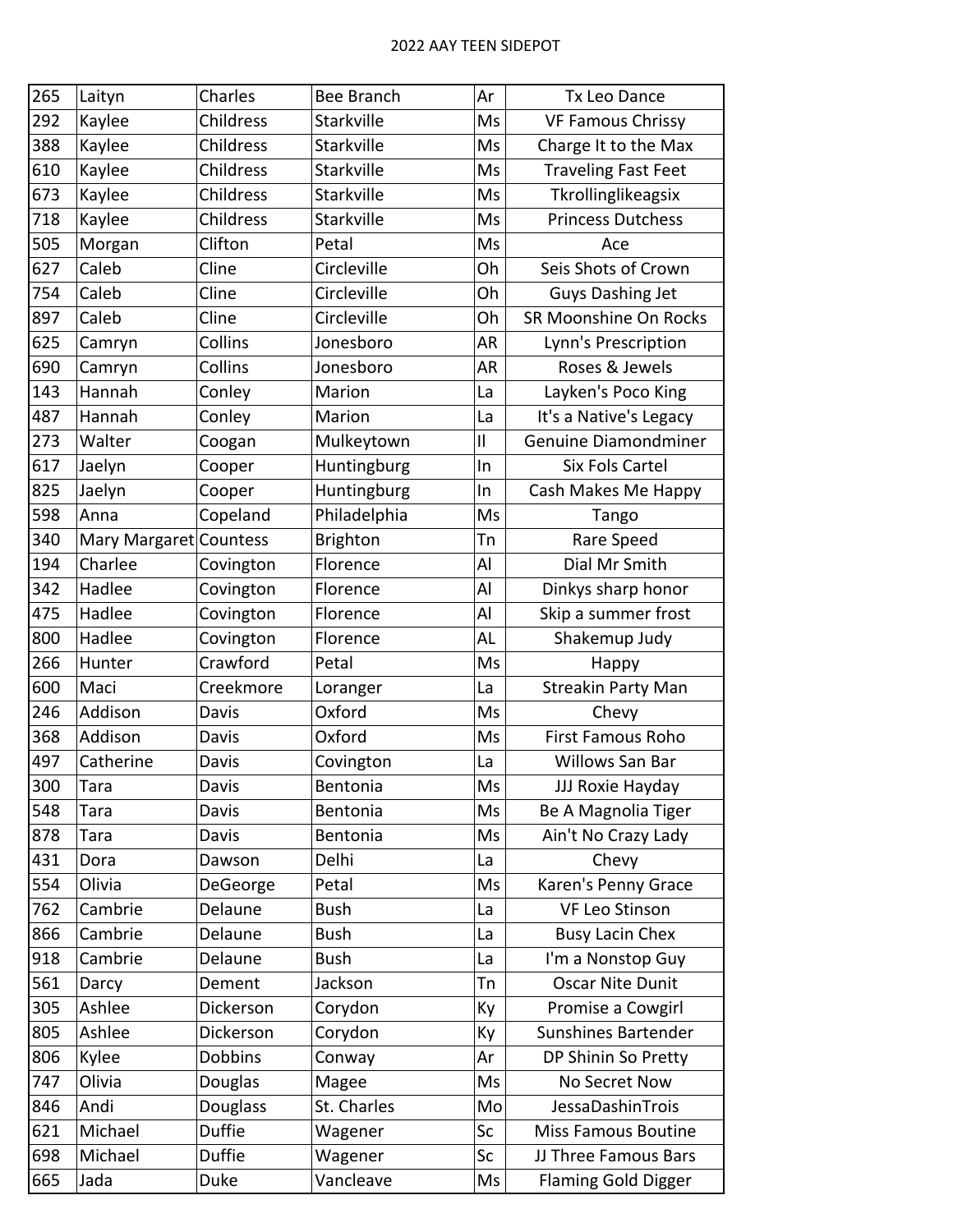| 270 | Taylor         | Dunlap        | Dyer                 | Tn           | <b>Highbrow Kelly</b>      |
|-----|----------------|---------------|----------------------|--------------|----------------------------|
| 780 | Taylor         | Dunlap        | Dyer                 | Tn           | SR Play Some French        |
| 137 | Lauren         | Earls         | Wynne                | Ar           | Quick Trip Leo             |
| 191 | Lauren         | Earls         | Wynne                | Ar           | Downrite Delightfull       |
| 939 | Lauren         | Earls         | Wynne                | Ar           | <b>Smart Jose Lynxs</b>    |
| 90  | <b>Brianna</b> | Echols        | Lake Coromant        | Ms           | <b>Frenchman Candos</b>    |
| 630 | Skylar         | Eisenger      | Ardmore              | Ok           | <b>Famous Frost</b>        |
| 911 | Skylar         | Eisenger      | Ardmore              | Ok           | Fightright My Leobug       |
| 416 | Emma Sue       | Elliott       | Haleyville           | Al           | Laico My GoGo Boots        |
| 477 | Emma Sue       | Elliott       | Haleyville           | Al           | Leo Bee Captian            |
| 22  | Abby           | Ellison       | Athens               | Al           | <b>TB Black Magic</b>      |
| 347 | Abby           | Ellison       | Athens               | Al           | Doc's Racer Reed JW        |
| 247 | Haley          | Emerson       | <b>West Point</b>    | Ms           | Rodeo N Montana            |
| 13  | Audree         | Ervin         | Sontag               | Ms           | Mummas Poco Dunny          |
| 366 | Audree         | Ervin         | Sontag               | Ms           | <b>WDJ Royal Poco Toro</b> |
| 893 | Audree         | Ervin         | Sontag               | Ms           | Cole                       |
| 683 | Aurianna       | <b>Estess</b> | New Iberia           | La           | Rios Dixie Cat             |
| 404 | Lexi           | Evans         | Athens               | Al           | He's So Easy               |
| 714 | Lexi           | Evans         | Athens               | Al           | <b>Reckless Rico Suave</b> |
| 66  | Sydney         | Evans         | Desoto               | Mo           | Judge On Firewater         |
| 551 | Hannah         | Fallin        | Ruston               | La           | Wonder why I'm easy        |
| 213 | Kymree         | Ferguson      | Watertown            | Tn           | She's a Southern Jet       |
| 242 | McKayla        | Ferrell       | <b>Creal Springs</b> | $\mathbf{I}$ | Shotgun                    |
| 847 | McKayla        | Ferrell       | <b>Creal Springs</b> | IL           | Shaker Down Brown          |
| 97  | Brooklyn       | Finch         | Watertown            | Tn           | Spruced and Sassy          |
| 566 | Brooklyn       | Finch         | Watertown            | Tn           | Im Stickin with Prissy     |
| 609 | Brooklyn       | Finch         | Watertown            | Tn           | <b>VL Montana Mister</b>   |
| 545 | Callee         | Fincher       | <b>Dyess</b>         | Ar           | Really Kan Perk            |
| 73  | Skylar         | Flanagan      | Coila                | Ms           | Ruger                      |
| 333 | Skylar         | Flanagan      | Coila                | Ms           | Salty                      |
| 33  | Karley         | Flemon        | Jonesboro            | Ar           | Rollin Little Leroy        |
| 615 | Caroline       | Flynt         | <b>West Point</b>    | Ms           | Dashin N Ta Flames         |
| 824 | Caroline       | Flynt         | <b>West Point</b>    | <b>MS</b>    | Shinetara                  |
| 459 | Amberley       | Franklin      | Haleyville           | Al           | Oh Mr Bird                 |
| 147 | Trinity        | Frazier       | Axis                 | Al           | Lucid                      |
| 91  | JoJo           | Frost         | Cusseta              | Ga           | Georgia                    |
| 386 | olol           | Frost         | Cusseta              | Ga           | Shiloh                     |
| 549 | Emily          | Galey         | Sidon                | Ms           | Sheldon's Royal Scarlett   |
| 624 | Presley        | Garland       | Cumming              | Ga           | DM Hard To Say             |
| 799 | Presley        | Garland       | Cumming              | Ga           | <b>TG Coronas</b>          |
| 843 | Presley        | Garland       | Cumming              | Ga           | Cool Conn                  |
| 9   | Leah           | Garrett       | Arlington            | Tn           | <b>Burrito</b>             |
| 302 | Leah           | Garrett       | Arlington            | Tn           | Midnight Bar Charge        |
| 82  | <b>Brylee</b>  | Gaston        | Rock Hill            | SC           | Flyin Eagle Stone          |
| 520 | <b>Brylee</b>  | Gaston        | Rock Hill            | SC           | Swervin Ona Dirtroad       |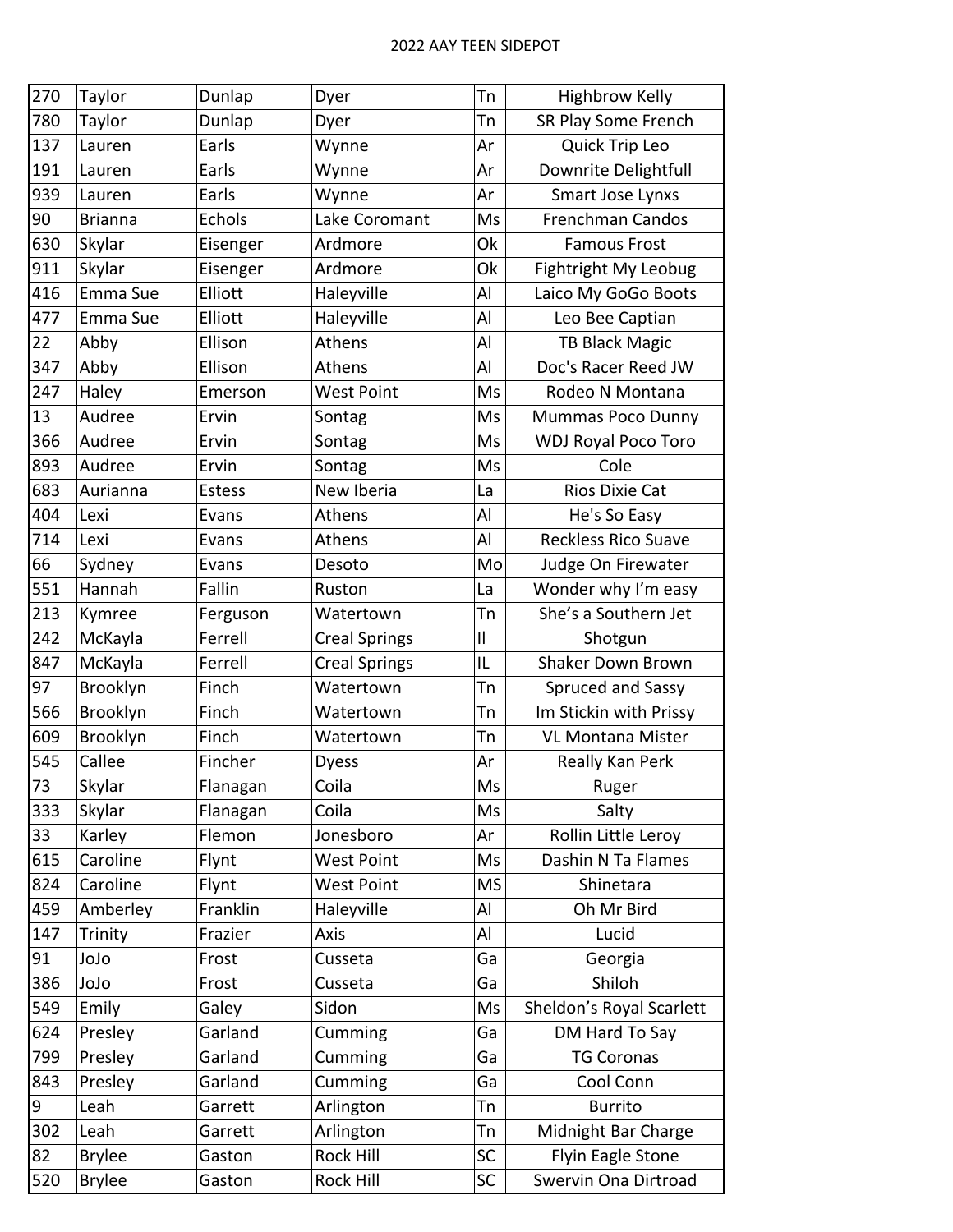| 748 | <b>Brylee</b> | Gaston        | Rock Hill           | SC        | Dashing Eddie                   |
|-----|---------------|---------------|---------------------|-----------|---------------------------------|
| 731 | Emily         | Gatlin        | Prairieville        | La        | <b>Geemeneze Fling</b>          |
| 777 | Emily         | Gatlin        | Prairieville        | La        | Miss Jb 1316                    |
| 874 | Ramsey        | Goff          | McLain              | Ms        | Zeros Katy Did                  |
| 509 | Ramsey        | Goff          | McClain             | Ms        | Zeros Katy Did                  |
| 189 | Jessie        | Gonterman     | Sonora              | Ky        | <b>Famous First Prize</b>       |
| 529 | Jessie        | Gonterman     | Sonora              | Ky        | Little Bit of Fame              |
| 687 | Jessie        | Gonterman     | Sonora              | Ky        | <b>GT Maximum Romance</b>       |
| 796 | Jessie        | Gonterman     | Sonora              | Ky        | GT Drippin in Finesse           |
| 282 | Kinley        | Goodson       | Clinton             | Ms        | Junior                          |
| 635 | Kristin       | Gore          | Lexington           | Tn        | Jamaicansdontfly                |
| 759 | Kristin       | Gore          | Lexington           | Tn        | Cash Hutts Fuel                 |
| 248 | Kristin       | Gore          | Lexington           | ΤN        | Cross Eyed Cash                 |
| 558 | Kristin       | Gore          | Lexington           | ΤN        | Ready Ta Fly                    |
| 362 | Caroline      | Graham        | Petal               | Ms        | <b>KN Alice</b>                 |
| 452 | Caroline      | Graham        | Petal               | Ms        | <b>Streakin TinMan</b>          |
| 696 | Abby          | Gray          | Yatesville          | Ga        | Fitterific                      |
| 783 | Abby          | Gray          | Yatesville          | Ga        | His Effort Can Do It            |
| 860 | Abby          | Gray          | Yatesville          | Ga        | <b>Heavenly Red</b>             |
| 938 | Abby          | Gray          | Yatesville          | Ga        | SR Schill B Commando            |
| 299 | Henley        | Green         | Rainbow             | Al        | Oakley                          |
| 211 | Katelyn       | Green         | <b>State Line</b>   | Ms        | Spade Foolin Lady               |
| 443 | Katelyn       | Green         | <b>State Line</b>   | <b>MS</b> | LS Frenchman's Charm            |
| 677 | Pressley      | Green         | Pelzer              | SC        | Can't Buy Fame                  |
| 761 | Pressley      | Green         | Pelzer              | SC        | Sissy's Knock on Wood           |
| 877 | Pressley      | Green         | Pelzer              | SC        | Sissy's Slick Design            |
| 424 | Emily         | Gregory       | <b>TROY</b>         | Al        | Stephanie's Hancock             |
| 170 | Madelyn       | Gregory       | Troy                | Al        | Doc                             |
| 354 | Madelyn       | Gregory       | Troy                | Al        | Skip's Girl Doll                |
| 341 | Olivia        | Gregory       | Troy                | Al        | Little Lena Chex Mix            |
| 596 | Olivia        | Gregory       | Troy                | Al        | Jewels                          |
| 163 | Cherish       | Griffin       | Vancleave           | Ms        | Sandman's Bananza               |
| 547 | Cherish       | Griffin       | Vancleave           | Ms        | A Stoned Zipper                 |
| 320 | Lilly Beth    | <b>Haacks</b> | Farmerville         | La        | Natives Red Bug                 |
| 179 | Emma          | Hagler        | Gordo               | Al        | Eyes Watching You               |
| 339 | Emma          | Hagler        | Gordo               | Al        | <b>BSQ No Fooln This Blu</b>    |
| 185 | Maddison      | Hammond       | Stephenville        | Tx        | RP Breeze Fire                  |
| 315 | Maddison      | Hammond       | Stephenville        | Tx        | <b>Edison Stinson</b>           |
| 738 | Camille       | Hanley        | Welsh               | LA        | <b>Judys Twistin Bug</b>        |
| 922 | Camille       | Hanley        | Welsh               | LA        | <b>BBH She Don't Compromise</b> |
| 618 | <b>Bryce</b>  | Harper        | <b>Cross Plains</b> | <b>TN</b> | Des Delight                     |
| 773 | <b>Bryce</b>  | Harper        | <b>Cross Plains</b> | ΤN        | <b>HF Sharp Zero</b>            |
| 21  | Will          | Harrington    | Whitesburg          | Ga        | Babys Famousmilkshake           |
| 323 | Will          | Harrington    | Whitesburg          | Ga        | Perks N Firewater               |
| 670 | Will          | Harrington    | Whitesburg          | Ga        | Frenchmanstinydancer            |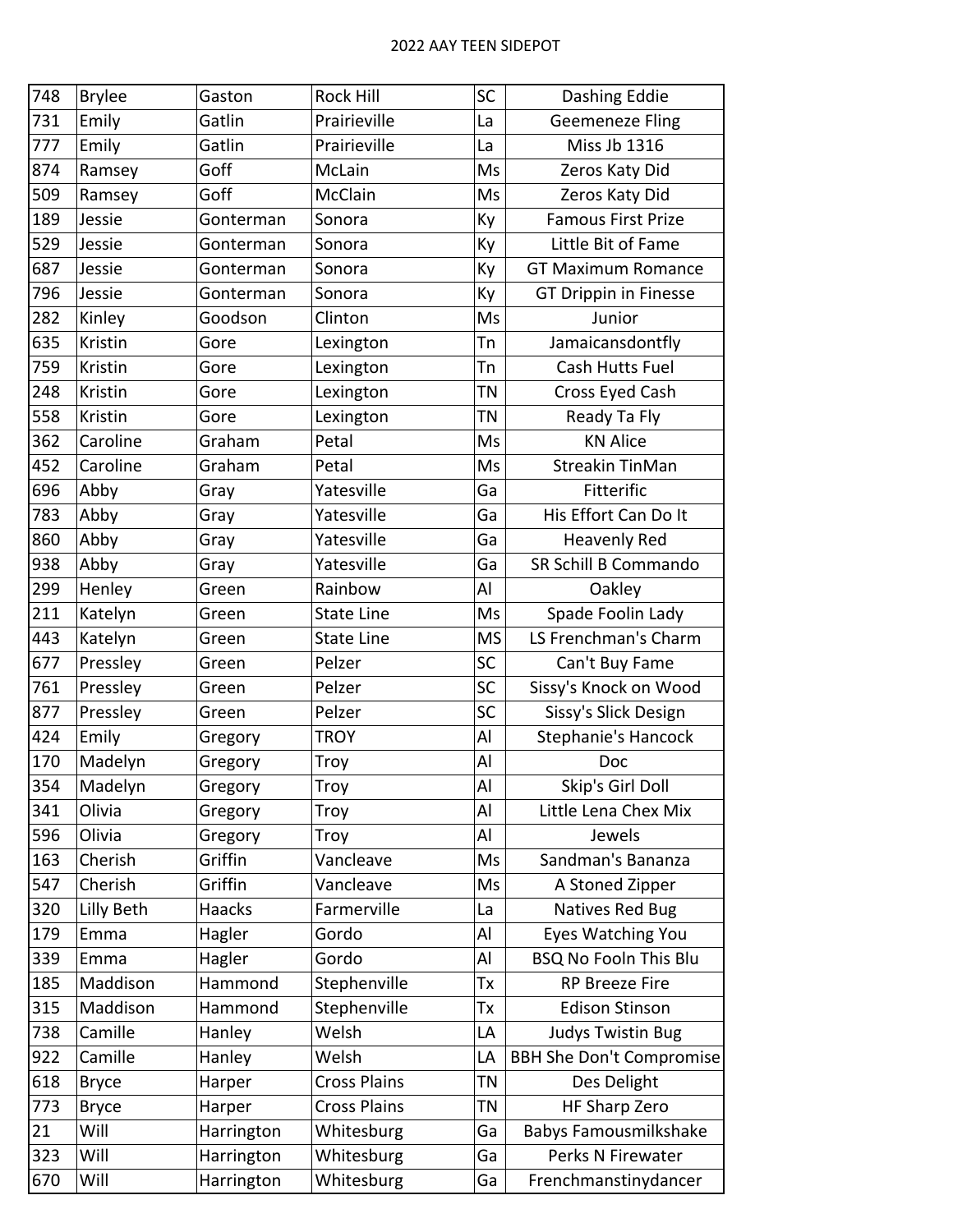| 879 | Will                 | Harrington       | Whitesburg           | Ga           | SR Epic Hail Mary         |
|-----|----------------------|------------------|----------------------|--------------|---------------------------|
| 419 | Gracie               | Harris           | Columbia             | Tn           | Sky High Smokey           |
| 737 | Lilli                | Hayes            | Philadelphia         | Tn           | <b>Bully By Design</b>    |
| 828 | Lilli                | Hayes            | Philadelphia         | Tn           | FrenchKissinforcash       |
| 901 | Lilli                | Hayes            | Philadelphia         | Tn           | Mr. Dynamite Kaweah       |
| 125 | Shelby               | Hemmer           | Tennyson             | In           | Trashy N Tinseltown       |
| 462 | Shelby               | Hemmer           | Tennyson             | In           | TS Jazzs Miss Annie       |
| 818 | Elli                 | Henderson        | Arlington            | Tn           | Louisiana majesty         |
| 753 | Lexi                 | Henderson        | Arlington            | Tn           | Midnight prize            |
| 184 | Abby                 | Henley           | Birmingham           | Al           | Tequila                   |
| 363 | Karissa              | Hensley          | Watertown            | Tn           | HF The Money Jet          |
| 442 | Karissa              | Hensley          | Watertown            | Tn           | <b>BKO Special Stones</b> |
| 862 | Karissa              | Hensley          | Watertown            | Tn           | Lady Solitude             |
| 910 | Karissa              | Hensley          | Watertown            | Tn           | <b>Bayou Some Socks</b>   |
| 539 | Kizer                | Hensley          | Florence             | Al           | Vanilla Gold              |
| 325 | Laurel               | <b>Hetterick</b> | Como                 | Ms           | <b>Blaze</b>              |
| 488 | Olivia               | Hickman          | Dawsonville          | Ga           | Misty Doc Valentine       |
| 604 | Olivia               | Hickman          | Dawsonville          | Ga           | <b>Easy Sizzlin</b>       |
| 441 | Anna Lauren          | <b>Hicks</b>     | Haleyville           | Al           | <b>CMH Haidas Lena</b>    |
| 17  | Mehgan               | Hillman          | Slidell              | La           | Rosy red perks            |
| 888 | Tanner               | Holland          | Vingerbend           | AL           | Smartannpretty            |
| 772 | Tayten               | Holland          | Vingerbend           | AL           | Peppy                     |
| 930 | <b>Blakelee</b>      | Holliman         | Citronelle           | Al           | Flare                     |
| 25  | Ellie                | Holman           | Demopolis            | Al           | PC Peppy Girl             |
| 801 | Lydia                | Horne            | Glenwood             | GA           | Jadie                     |
| 267 | Kaycee               | Horsley          | Odenville            | Al           | Zips Silver Streak        |
| 249 | Madilyn              | Horton           | <b>Cross Plains</b>  | Tn           | She is a Baby             |
| 166 | Kaydie               | Huddleston       | Wabasso              | FI           | MI American Bad Dash      |
| 152 | Laney                | Huddleston       | Wabasso              | F            | Firewtrpokernwhiskey      |
| 89  | Kaleigh              | <b>Huggins</b>   | Arlington            | Tn           | <b>Brutus Be Good</b>     |
| 378 | Kaleigh              | <b>Huggins</b>   | Arlington            | Tn           | <b>Risin Dawn</b>         |
| 440 | Mary Margaret Hulsey |                  | Haleyville           | Al           | Lenas Little Secret       |
| 880 | Mary Margaret Hulsey |                  | Haleyville           | Al           | Cowboy Dashin             |
| 584 | Sarah                | Irvin            | hamilton             | Ms           | Not A Tres Of Fear        |
| 438 | Chloe                | Isbell           | Trussville           | Al           | Docs Silent String-Harlee |
| 86  | Collins              | Ivey             | Lanett               | Al           | Kiss my Firewater         |
| 693 | Collins              | Ivey             | Lanett               | Al           | Firewateronastreak        |
| 10  | Cole                 | Jackson          | <b>Creal Springs</b> | $\mathsf{I}$ | Skeeter                   |
| 420 | <b>Emmie Raye</b>    | Jackson          | Tylertown            | Ms           | Georgia Sugar             |
| 541 | <b>Emmie Raye</b>    | Jackson          | Tylertown            | Ms           | <b>DNR Rebel Bugs</b>     |
| 365 | Lila                 | Jardine          | <b>Dallas</b>        | Tx           | Dakota                    |
| 534 | Lila                 | Jardine          | <b>Dallas</b>        | Тx           | <b>Francy Streak</b>      |
| 890 | Lila                 | Jardine          | <b>Dallas</b>        | Tх           | Naduah                    |
| 175 | Gracie               | Jenkins          | Joneboro             | Ar           | Shesa Tiny Dasher         |
| 352 | Gracie               | Jenkins          | Joneboro             | Ar           | Nicks French Fame         |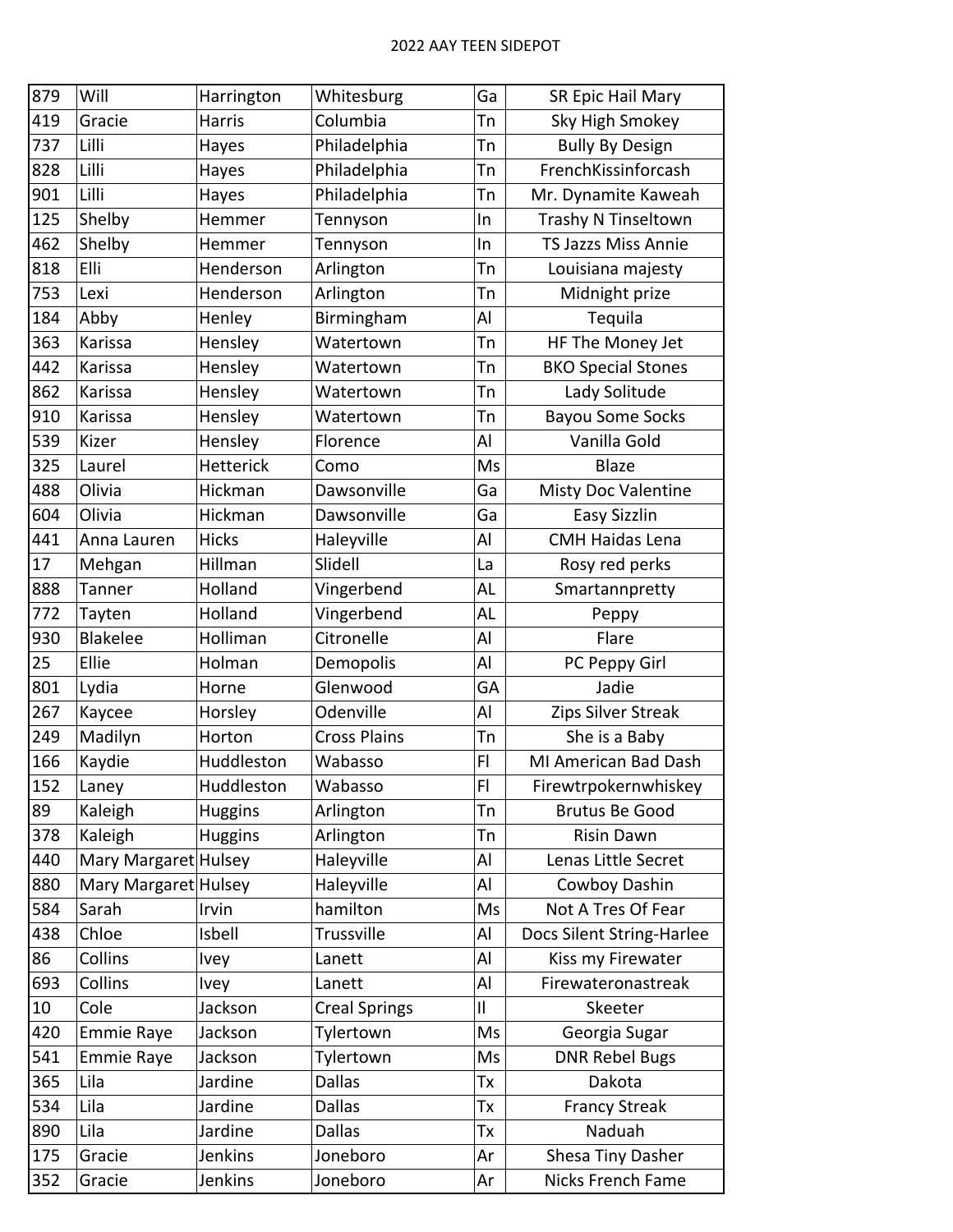| 279            | Ella       | Jimenez      | Mendenhall       | Ms        | Comet                       |
|----------------|------------|--------------|------------------|-----------|-----------------------------|
| 207            | Alyssa     | Johnson      | Lacey's Spring   | Al        | Magnolia Dreamin'           |
| 319            | Alyssa     | Johnson      | Lacey's Spring   | Al        | Sharp-N Silky Max           |
| 694            | Alyssa     | Johnson      | Lacey's Spring   | Al        | Zoom Kat                    |
| 679            | Kenzie     | Johnson      | Milan            | Tn        | Dell Q                      |
| 722            | Ryan       | Johnson      | Ellisville       | Ms        | <b>Bully Moonlit Fling</b>  |
| 928            | Addison    | Jones        | McEwen           | ΤN        | Lil Mito Cody               |
| 250            | Harper     | Jones        | Haleyville       | Al        | Lee                         |
| 405            | Gracie     | Kachuriak    | Prosper          | Тx        | Wantabulleve                |
| 28             | Raegan     | Kangeter     | Petal            | Ms        | Halo                        |
| 601            | Raegan     | Kangeter     | Petal            | Ms        | Chexy                       |
| 101            | Ali Kate   | Kelleher     | Gray             | Ga        | KoolSpeed Ta Kash           |
| 260            | Ali Kate   | Kelleher     | Gray             | Ga        | <b>NNN Famous Firewater</b> |
| 491            | Ali Kate   | Kelleher     | Gray             | Ga        | <b>BW Oaks On Fire</b>      |
| 734            | Ali Kate   | Kelleher     | Gray             | Ga        | <b>NNN Fames Last Jet</b>   |
| 875            | Addi       | Keller       | Vicksburg        | Ms        | Cash Running                |
| 647            | Randi      | Kervin       | Lucedale         | Ms        | <b>Woodys Traffic Light</b> |
| 786            | Randi      | Kervin       | Lucedale         | Ms        | <b>Cocos Fortune Cookie</b> |
| 855            | Randi      | Kervin       | Lucedale         | Ms        | <b>Ember Bug</b>            |
| 912            | Randi      | Kervin       | Lucedale         | Ms        | Heavens Cashin In           |
| 865            | Rikki      | Kervin       | Lucedale         | Ms        | <b>OBD Smokin Razor</b>     |
| 559            | Hannah     | Kilgore      | Moselle          | Ms        | LM Hollywood Link           |
| $\overline{2}$ | Savannah   | Kopp         | Abbeville        | La        | <b>Baron</b>                |
| 357            | Savannah   | Kopp         | Abbeville        | La        | <b>Duchess</b>              |
| 120            | Logan      | <b>Krieg</b> | <b>Broussard</b> | La        | <b>Starberts Eloise</b>     |
| 391            | Logan      | <b>Krieg</b> | <b>Broussard</b> | La        | Maeby a Starbert            |
| 830            | Logan      | <b>Krieg</b> | <b>Broussard</b> | La        | Starbert Lite Lady          |
| 93             | Chloe      | Lachaussee   | Petal            | Ms        | Big Sexy Takin Cash         |
| 197            | Chloe      | Lachaussee   | Petal            | Ms        | Nesteas Last Drop           |
| 668            | Halle      | Laswell      | Santa Claus      | In        | Famous Fire Walker          |
| 795            | Halle      | Laswell      | Santa Claus      | In        | Suddenly Fame Us            |
| 257            | Olivia     | Leasor       | Rineyville       | Ky        | Definitredbugspecial        |
| 536            | Olivia     | Leasor       | Rineyville       | Ky        | Vegasbabygirl               |
| 130            | Rilee      | Leasor       | Rineyville       | Кy        | King Kool                   |
| 560            | Rilee      | Leasor       | Rineyville       | Кy        | Lena Breeze 08              |
| 903            | Rilee      | Leasor       | Rineyville       | Ky        | Solitar Cesico              |
| 642            | Caroline   | Lee          | Petal            | Ms        | Chasin Disco Lights         |
| 755            | Carrington | Lee          | Petal            | Ms        | Lena                        |
| 516            | Abigail    | Leshok       | Rutledge         | Ga        | Hooey                       |
| 29             | Jordyn     | Litton       | Santa Fe         | Tn        | Panama Gettin D Cash        |
| 345            | Jordyn     | Litton       | Santa Fe         | Tn        | <b>WF Solitudes Dash</b>    |
| 648            | Jordyn     | Litton       | Santa Fe         | Tn        | Speed Ta Heaven             |
| 15             | Jill       | Loftin       | Coushatta        | La        | JJ famous sixes             |
| 933            | Jill       | Loftin       | Coushatta        | La        | Master of my fortune        |
| 703            | Rylei      | Loftin       | Carthage         | <b>MS</b> | LM Jazzin Holly             |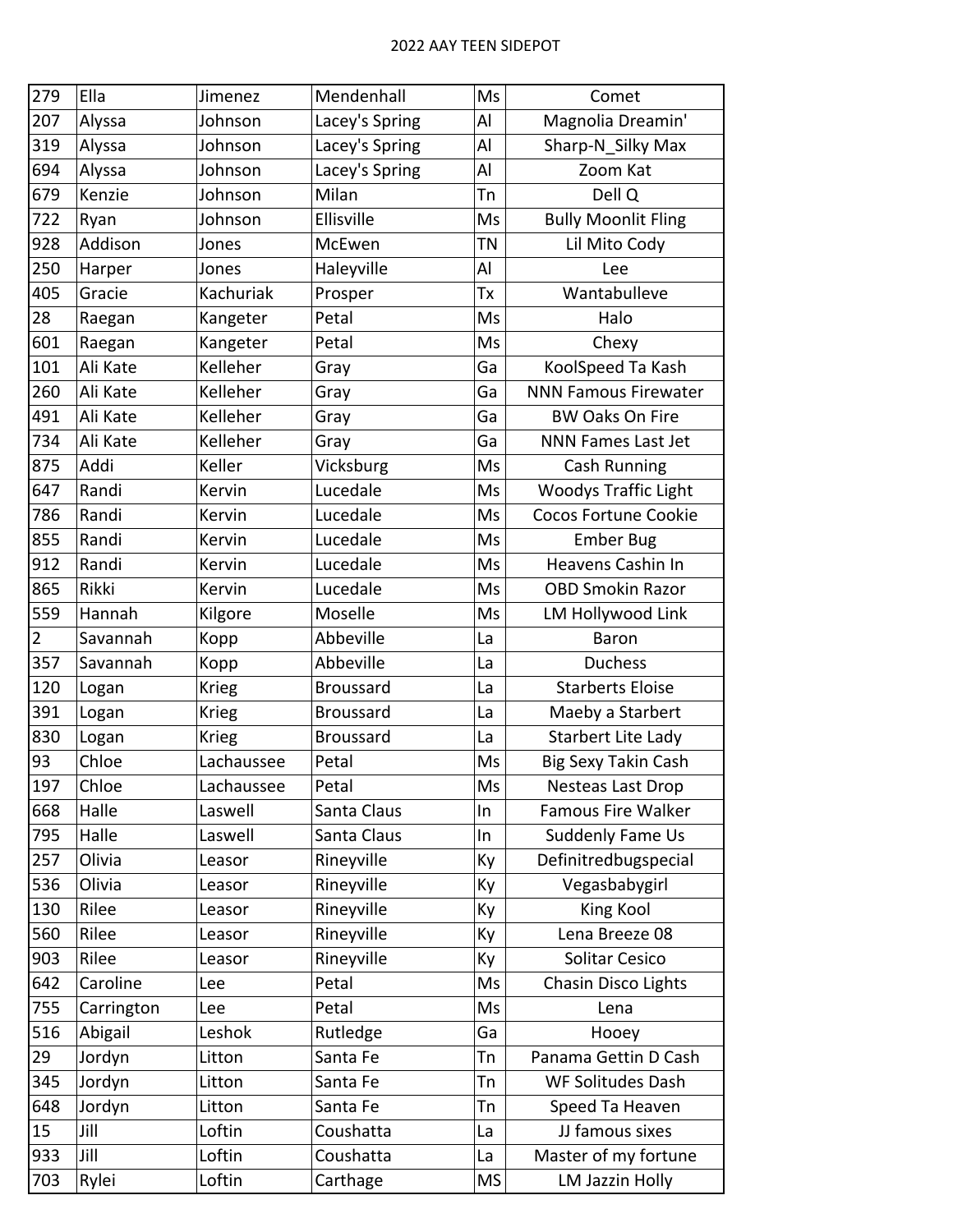| 809 | Rylei               | Loftin            | Carthage            | <b>MS</b>    | <b>Skys Rare Duck</b>        |
|-----|---------------------|-------------------|---------------------|--------------|------------------------------|
| 804 | <b>Aubrey Grace</b> | Logan             | Harlem              | GA           | <b>MW Nonstop Fame</b>       |
| 492 | AddieGrace          | Louviere          | Patterson           | La           | Zada                         |
| 638 | Jesy                | Loveday           | <b>Town Creek</b>   | Al           | <b>Hancock's Blue Antics</b> |
| 926 | Jesy                | Loveday           | <b>Town Creek</b>   | Al           | Firewatersfrenchman          |
| 228 | Jesy                | Lovelady          | <b>Town Creek</b>   | Al           | Zane's Zombie Wonder         |
| 526 | Jesy                | Lovelady          | <b>Town Creek</b>   | Al           | AJs Rocket Fuel              |
| 552 | Annajane            | Lovern            | Philadelphia        | Ms           | A Dash of Joe                |
| 750 | Taryn               | Lusby             | Vicksburg           | Ms           | <b>Briscos Honor</b>         |
| 605 | Patton Ann          | Lynch             | Crawford            | Tx           | Firin to Be A Hero           |
| 667 | Patton Ann          | Lynch             | Crawford            | Тx           | Fire Up The Bully at Six     |
| 726 | Patton Ann          | Lynch             | Crawford            | Tx           | Guys Voodoo Bug              |
| 813 | Patton Ann          | Lynch             | Crawford            | Тx           | JJJ Bonnie Rae               |
| 927 | Patton Ann          | Lynch             | Crawford            | Тx           | Hay Littl Lolly              |
| 537 | Emily               | Marceaux          | <b>Church Point</b> | La           | Wendy                        |
| 770 | Maria               | Marcenaro         | Covington           | La           | Party At the Disco           |
| 68  | Alyssa              | Martini           | Cape Girardeau      | Mo           | Oh Guys Shes Honory          |
| 569 | Alyssa              | Martini           | Cape Girardeau      | Mo           | <b>HF Famous Pinky</b>       |
| 808 | Alyssa              | Martini           | Raymond             | Mo           | Lil Miss Packin Fame         |
| 602 | Rylee Jo            | Maryman           | St. Francisville    | La           | <b>WYO Starlight Special</b> |
| 678 | Rylee Jo            | Maryman           | St. Francisville    | La           | Flying B Gold                |
| 790 | Rylee Jo            | Maryman           | St. Francisville    | La           | <b>Clarks Billy Boy</b>      |
| 869 | Rylee Jo            | Maryman           | St. Francisville    | La           | One Cupa Tees Sis            |
| 126 | Crystal             | Mason             | Mt. Washington      | Кy           | Firewater Sam                |
| 620 | Crystal             | Mason             | Mt. Washington      | Ky           | HF Aprils Last Sun           |
| 183 | Jennifer            | Mason             | Mt. Washington      | Кy           | <b>GBA Maximum Savage</b>    |
| 823 | Allie               | Maxwell           | Milan               | Tn           | <b>Streakin Nightmare</b>    |
| 154 | <b>Dallas</b>       | May               | Quitman             | Ms           | Docs Lucky Seal              |
| 887 | Marley              | McCarty           | Apple Springs       | Tx           | Rose                         |
| 46  | Kendall             | McCoy             | Vine Grove          | Кy           | <b>Bulzeye Billy Bayou</b>   |
| 51  | Skyler              | McCullough        | Brookhaven          | Ms           | Canadian Prize               |
| 116 | Skyler              | McCullough        | Brookhaven          | Ms           | To Bugged too Perk           |
| 20  | Nateleigh           | McFarlin          | Coldwater           | Ms           | Ps Guys Miley Ryon           |
| 522 | Nateleigh           | McFarlin          | Coldwater           | Ms           | Guys Bustin loose            |
| 708 | Ryan                | McLeod            | Lucedale            | Ms           | <b>Bugz</b>                  |
| 827 | Kadence             | <b>McMillin</b>   | Jena                | LA           | <b>Princess Square Bars</b>  |
| 304 | Casey               | McMurray          | Willowbrook         | $\mathbf{I}$ | French Butterscotch          |
| 448 | Casey               | McMurray          | Willowbrook         | $\mathbf{I}$ | Docs Moonpie                 |
| 606 | Casey               | McMurray          | Willowbrook         | $\mathbf{I}$ | LM Confederate Guy           |
| 447 | Jordan              | <b>McWilliams</b> | Columbus            | Ms           | LM Hickory Bar Doll          |
| 311 | Hollie              | Metz              | New Iberia          | La           | Ready Red Dazzle             |
| 261 | Hannah              | Michaels          | Sumrall             | Ms           | Peppys Playboy Envy          |
| 636 | Noah                | <b>Mills</b>      | Opelika             | Al           | <b>Walter GR</b>             |
| 728 | Noah                | <b>Mills</b>      | Opelika             | Al           | DC Double Shot of Vodka      |
| 849 | Noah                | Mills             | Opelika             | Al           | Dineros Gold Money           |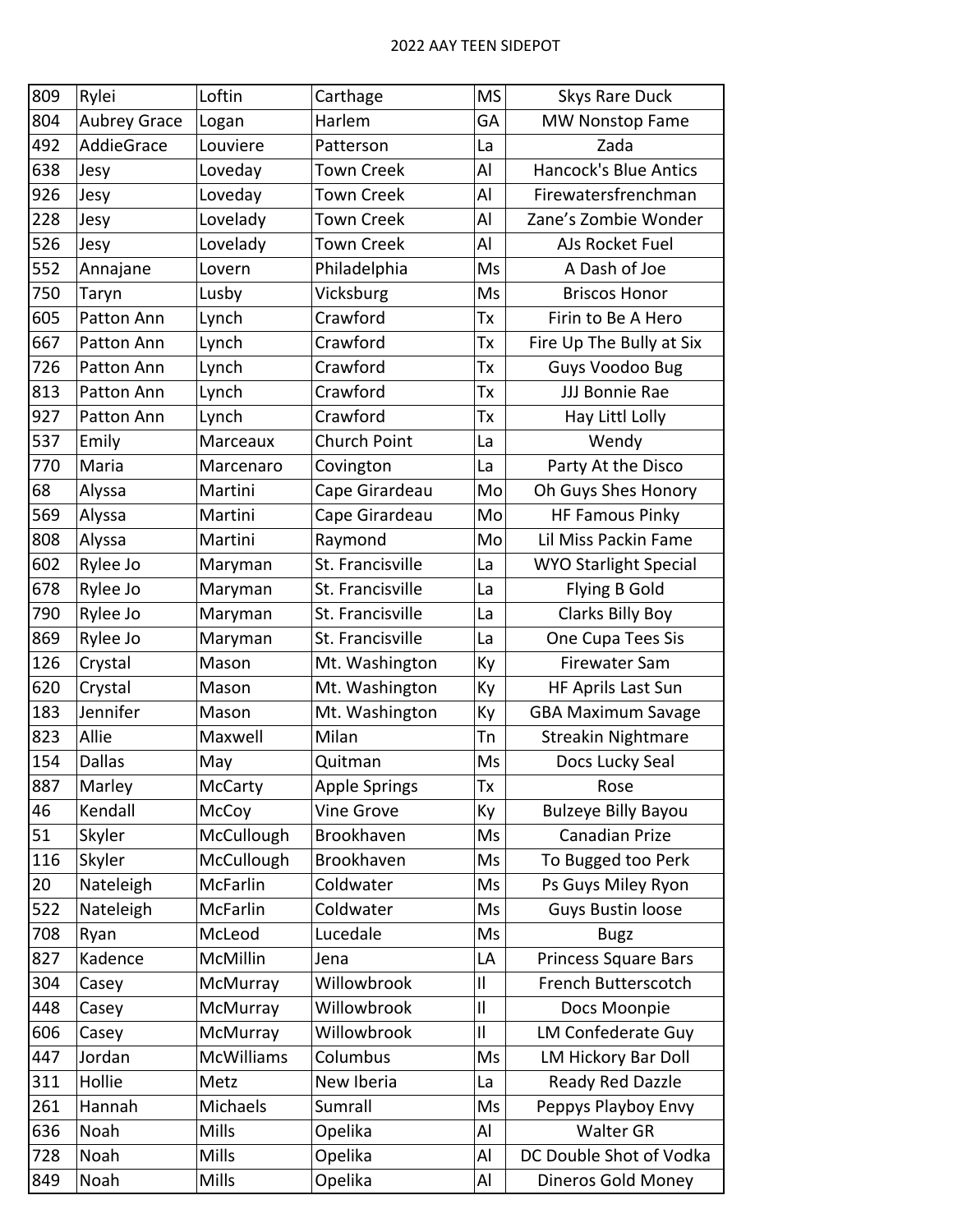| 251 | Laken      | Minyard      | Winona                 | Ms             | Docs Jettin Kola            |
|-----|------------|--------------|------------------------|----------------|-----------------------------|
| 96  | Natalie    | Moore        | Taylorsville           | Ms             | Maxs Sass Sam               |
| 464 | Zayda      | Morgan       | <b>Brandon</b>         | Ms             | Fergus Montana              |
| 382 | Zoe        | Morgan       | <b>Brandon</b>         | Ms             | Superstar                   |
| 908 | Holli      | Morrow       | Greer                  | SC             | Fancy                       |
| 713 | Cole       | Mosby        | McLeonsboro            | $\mathbf{I}$   | Fudges Mo Jo Frenchman      |
| 907 | Cole       | Mosby        | McLeonsboro            | $\mathbf{I}$   | French Mae Daddy            |
| 274 | Cin'Kyra   | Mosley       | Kosciusko              | Ms             | Reba                        |
| 399 | Cin'Kyra   | Mosley       | Kosciusko              | Ms             | Red                         |
| 631 | Cheyenne   | Mundy        | Elm City               | <b>NC</b>      | <b>Eight To Midnite</b>     |
| 736 | Cheyenne   | Mundy        | Elm City               | <b>NC</b>      | The Riverboat Gambler       |
| 886 | Cheyenne   | Mundy        | Elm City               | <b>NC</b>      | <b>Sticksstones N Roses</b> |
| 932 | Cheyenne   | Mundy        | Elm City               | <b>NC</b>      | CC Kissa Frenchman          |
| 327 | Alea       | Munoz        | Millington             | Tn             | Mercedes TNT Sundance       |
| 379 | Alea       | Munoz        | Millington             | Tn             | <b>Fames Streakin Chick</b> |
| 144 | Madison    | Murphy       | Alva                   | F <sub>1</sub> | Flitopepto                  |
| 859 | Madison    | Murphy       | Alva                   | FI             | Flirts sister               |
| 43  | Malila     | Myatt        | Mount Hermon           | Ky             | Jazadream                   |
| 705 | Malila     | Myatt        | Mount Hermon           | Ky             | <b>Frosty Bully</b>         |
| 135 | Ava        | <b>Myers</b> | Cleveland              | Ga             | Cita Tres                   |
| 201 | Kinzey     | Newton       | Arlington              | Tn             | MSU Aces Lucky Girl         |
| 381 | Kinzey     | Newton       | Arlington              | Tn             | <b>Blurred By Patron</b>    |
| 540 | Hannah Mae | Oakley       | Dade City              | FI             | EF Docs Red Hot Gin         |
| 592 | Hannah Mae | Oakley       | Dade City              | F <sub>1</sub> | Double Dose Of Bugs         |
| 334 | Kayleigh   | Odom         | Florence               | Ms             | Gonna Be Famus First        |
| 262 | Carissa    | Orr          | Springtown             | Тx             | FM Rizzo                    |
| 697 | Carissa    | Orr          | Springtown             | Tx             | Silver Beamer               |
| 532 | Landry     | Orr          | Lebanon                | Tn             | <b>MP Princewithflowers</b> |
| 214 | Audrie     | Owens        | 965 county road 122 Al |                | <b>Gracies Golden Girl</b>  |
| 108 | Lexie      | Owens        | New Iberia             | La             | Puddin Gold Dollar          |
| 396 | Joslyn     | Parnell      | <b>Baton Rouge</b>     | La             | Jessa Dash of Glory         |
| 902 | Joslyn     | Parnell      | <b>Baton Rouge</b>     | La             | Get It Ta Go                |
| 212 | Anna Grace | Parr         | Greensboro             | Al             | <b>Skippies Prince</b>      |
| 346 | Anna Grace | Parr         | Greensboro             | Al             | Sheza Native Bug Leo        |
| 178 | Emma Kate  | Parr         | Greensboro             | Al             | Vera Eye                    |
| 252 | Emma Kate  | Parr         | Greensboro             | Al             | NC Eye Adore                |
| 575 | Emma Kate  | Parr         | Greensboro             | Al             | She's No Compromise         |
| 663 | Emma Kate  | Parr         | Greensboro             | Al             | <b>Grandiose Guy</b>        |
| 757 | Emma Kate  | Parr         | Greensboro             | Al             | Pipe Down Compromise        |
| 861 | Emma Kate  | Parr         | Troy                   | Al             | Frenchmansdashinhigh        |
| 225 | McKinlee   | Paschal      | Nome                   | Тx             | Heza Firewater Shake        |
| 374 | McKinlee   | Paschal      | Nome                   | Tx             | DDD Shawnestreknfame        |
| 644 | McKinlee   | Paschal      | Nome                   | Tx             | Racin to the Fire           |
| 889 | McKinlee   | Paschal      | Nome                   | Tx             | Natives Shamrock            |
| 119 | Elle       | Payne        | Columbiana             | Al             | ADS Pistols Ta Fame         |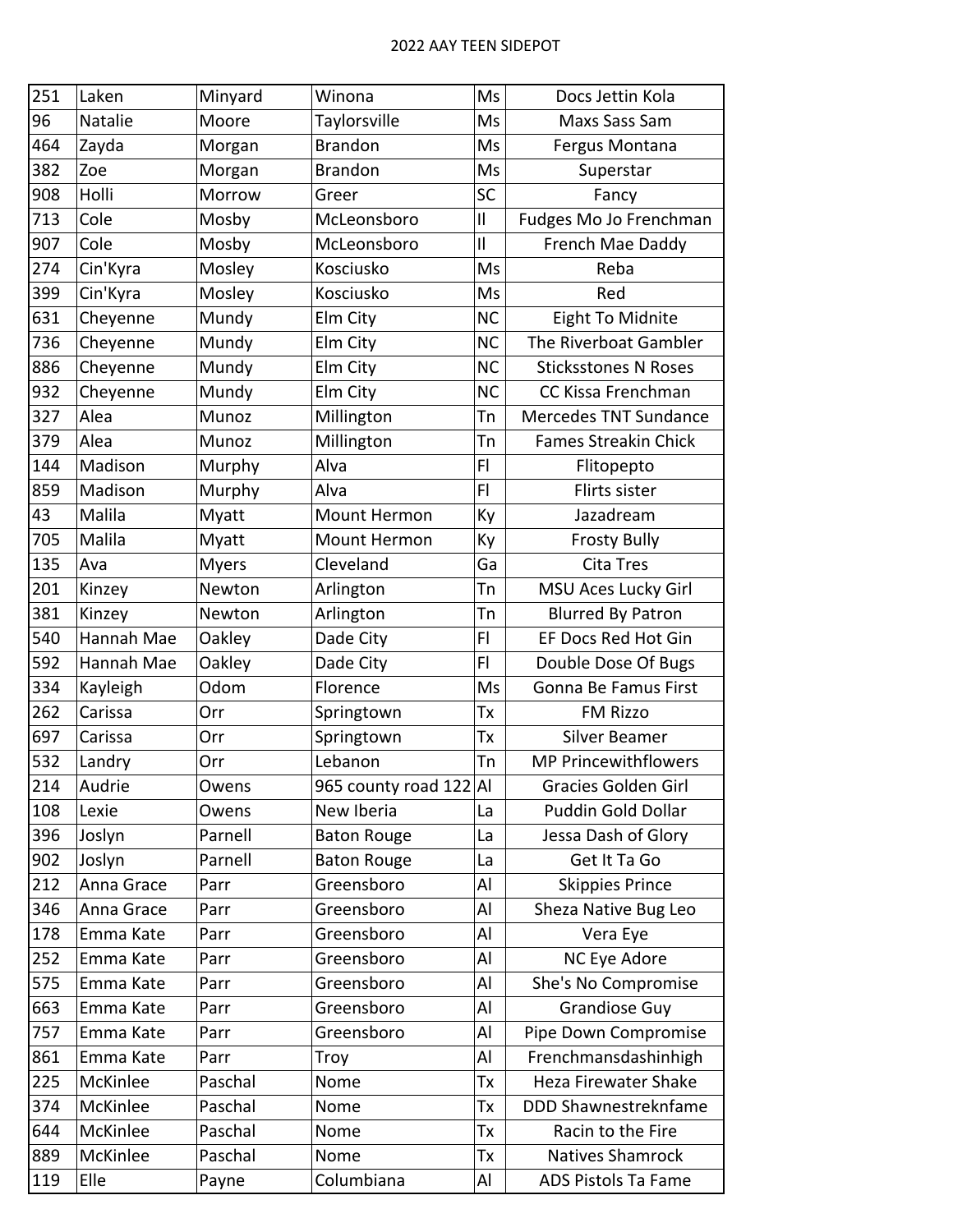| 271 | Elle                     | Payne      | Columbiana          | Al | Dakota                      |
|-----|--------------------------|------------|---------------------|----|-----------------------------|
| 574 | Elle                     | Payne      | Columbiana          | Al | No Spots for Hollywood      |
| 873 | Lexi                     | Payne      | Covington           | Tn | <b>Kc Sharp N Famous</b>    |
| 79  | Lillian                  | Peffley    | Slidell             | La | LLE Lock of Fame            |
| 153 | Lillian                  | Peffley    | Slidell             | La | MR Angela's Zest            |
| 88  | Isabella "Bella" Pendino |            | <b>Bartlett</b>     | Тn | Sheza Woman of Fame         |
| 146 | Spring                   | Pennington | Stephenville        | Тx | Last Call Ta Fame           |
| 384 | Spring                   | Pennington | Stephenville        | Tx | JJs Light My Fire           |
| 525 | Spring                   | Pennington | Stephenville        | Tх | Ciscos Lena Bug             |
| 720 | Spring                   | Pennington | Stephenville        | Tx | Triangles Woodbridge        |
| 870 | Spring                   | Pennington | Stephenville        | Tx | Momas No Angel              |
| 208 | <b>Braxlynn</b>          | Perdue     | Tylertown           | Ms | Flasha Bita Cash            |
| 359 | Charlee Kate             | Peterson   | Bentonia            | Ms | Lightning's Bayou Blaze     |
| 301 | Miley                    | Phillips   | <b>East Prairie</b> | Mo | <b>Buggin for Diamonds</b>  |
| 482 | Miley                    | Phillips   | <b>East Prairie</b> | Mo | Okies Little Tom            |
| 321 | Kennady                  | Pickett    | <b>Bethpage</b>     | Tn | SSF Peppys Freck Dar        |
| 421 | Kennady                  | Pickett    | Bethpage            | Tn | <b>Pistol Annie</b>         |
| 506 | Kennady                  | Pickett    | Bethpage            | Tn | Shines Lil Sugar            |
| 466 | Landon                   | Pickett    | Bethpage            | Tn | Stormy                      |
| 312 | Trinity                  | Pickett    | Bethpage            | Tn | <b>Docs Twisted Disco</b>   |
| 446 | Trinity                  | Pickett    | Bethpage            | Tn | JRS Shawnies Royal          |
| 113 | Meagan                   | Pickle     | <b>Sallis</b>       | Ms | Famous numero dos           |
| 562 | Meagan                   | Pickle     | <b>Sallis</b>       | Ms | Hr sugar sand doc           |
| 87  | Ally                     | Pingrey    | vaughan             | Ms | <b>Heza Gunslinger</b>      |
| 385 | Claudia                  | Pittman    | Helena              | Ar | <b>Sparkling Lady Perks</b> |
| 127 | Lexy                     | Pitts      | <b>BURNSVILLE</b>   | Ms | Joey                        |
| 289 | Abigail                  | Poe        | Fitzgerald          | Ga | Crown Me Next V             |
| 500 | Abigail                  | Poe        | Fitzgerald          | Ga | Sweet and Fury              |
| 681 | Abigail                  | Poe        | Fitzgerald          | Ga | DP Dakota Star              |
| 776 | Abigail                  | Poe        | Fitzgerald          | Ga | Rebels Buggin Fame          |
| 45  | Sarah                    | Polk       | Pelahatchie         | Ms | <b>Special Mothers Day</b>  |
| 402 | Sarah                    | Polk       | Pelahatchie         | Ms | <b>Billys Fancy Kid</b>     |
| 159 | <b>Brianna</b>           | Pollard    | French Camp         | Ms | Looks Like California       |
| 894 | <b>Brianna</b>           | Pollard    | French Camp         | Ms | <b>Bullet</b>               |
| 650 | Ella                     | Pooley     | Gretna              | La | Shz Freakin Streakin        |
| 711 | Ella                     | Pooley     | Gretna              | La | Hallies Royal Twist         |
| 439 | Karsyn                   | Potter     | Marion              | Ky | Penny For ur Flit           |
| 841 | Karsyn                   | Potter     | Marion              | Ky | <b>CCR Ring of Fire</b>     |
| 100 | Presley                  | Potter     | Marion              | Ky | Dandy                       |
| 285 | Presley                  | Potter     | Marion              | Ky | Hayday Lady Love            |
| 104 | Haleigh                  | Price      | Edwards             | Ms | Misty Dandy Pine            |
| 543 | JaLee                    | Price      | Jonesboro           | Ar | Karmalicious                |
| 227 | Erika                    | Radcliffe  | Birmingham          | Al | Chocolate Chip Lady         |
| 579 | Marleigh                 | Ralls      | Conway              | Ar | Ellie                       |
| 95  | Mason                    | Ralls      | Conway              | Ar | Smarty                      |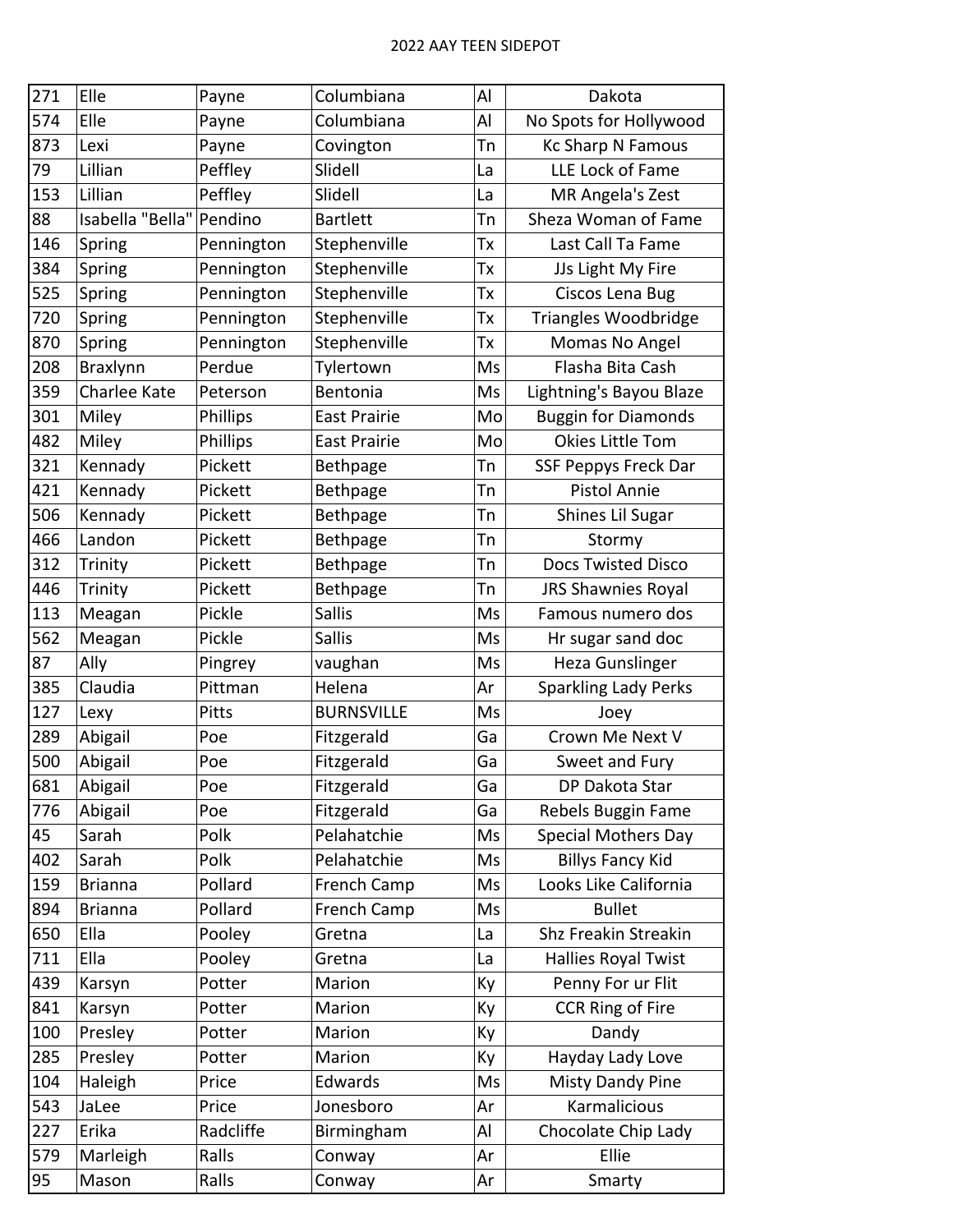| 131          | Jake                | Ramsey         | Canton, ms     | Ms           | Ima Mighty Perk             |
|--------------|---------------------|----------------|----------------|--------------|-----------------------------|
| 314          | Jake                | Ramsey         | Canton, ms     | Ms           | VF Freddy Payday            |
| 597          | Jake                | Ramsey         | Canton, ms     | Ms           | Paint N'To Fame             |
| 758          | Jake                | Ramsey         | Canton, ms     | Ms           | Dash Be Kas                 |
| 53           | Emmi                | Randolph       | Moulton        | Al           | No Complications            |
| 372          | Emmi                | Randolph       | Moulton        | Al           | Red Hot Strawfly            |
| 872          | Emmi                | Randolph       | Moulton        | Al           | Ima Booloo Blue Moon        |
| 62           | <b>Brylee Grace</b> | Reed           | Haleyville     | Al           | Cashs Big Oreo              |
| 215          | Raylee              | Reed           | <b>Brandon</b> | Ms           | Miss Glo Bar 86             |
| 608          | Kayleigh            | Rester         | Leakesville    | <b>MS</b>    | Sparks Skipin Bill          |
| 612          | Ashlynn             | Rider          | Glenpool       | OK           | Judys Little Dimple         |
| 774          | Ashlynn             | Rider          | Glenpool       | OK           | <b>Sweet Heart</b>          |
| 109          | Emma                | Ridley         | Decatur        | $\mathbf{I}$ | Bayguner                    |
| 278          | Emma                | Ridley         | Decatur        | $\mathbf{I}$ | Departure Red               |
| 329          | Claire              | Roberts        | Lucedale       | Ms           | Pitty Pat Pepto             |
| 425          | Claire              | Roberts        | Lucedale       | Ms           | SW Hotline Bling            |
| 81           | Jodilyn             | Roberts        | <b>Neely</b>   | Ms           | Diamond                     |
| 524          | Julie               | Roberts        | <b>Neely</b>   | Ms           | Molly                       |
| 660          | Kyla                | Roberts        | Paragould      | Ar           | Texxy Little Gypsy          |
| 771          | Kyla                | Roberts        | Paragould      | Ar           | <b>Strippin N Stilletos</b> |
| 820          | Kyla                | Roberts        | Paragould      | Ar           | One Slick Sharp             |
| 925          | Kyla                | Roberts        | Paragould      | Ar           | <b>Dual Cat Doings</b>      |
| 657          | Avery               | Roesy          | Circleville    | Oh           | KN Bam Special 1            |
| 470          | Elizabeth           | Rose           | Malone         | Tx           | Frost on My Firewater       |
| 216          | scratch             | Rose           | Malone         | Tх           | <b>Bullys Got Bling</b>     |
| 507          | <b>Blair</b>        | Ross           | Opelika        | Al           | SandysSouthernBelle         |
| 174          | Montana             | Roy            | Duson          | La           | SassMeInFrench              |
| 233          | Montana             | Roy            | Duson          | La           | Frenchmans Joansey          |
| 572          | Montana             | Roy            | Duson          | La           | Who Stoli My Corona         |
| 634          | Montana             | Roy            | Duson          | La           | La Mudd Slinger             |
| 110          | Kally               | <b>Runions</b> | Columbia       | Tn           | Freckles Sunset Girl        |
| 619          | Kally               | Runions        | Columbia       | Tn           | <b>Perfect Definition</b>   |
| 239          | Kally               | Runions        | Columbia       | Tn           | Romance Rocks               |
| 792          | Kally               | Runions        | Columbia       | Tn           | <b>Streaks Holly Tree</b>   |
| $\mathbf{1}$ | Annika              | Ruth           | Rolla          | Mo           | Make Mine French            |
| 151          | Annika              | Ruth           | Rolla          | Mo           | Bugs n my Pie               |
| 395          | Annika              | Ruth           | Rolla          | Mo           | <b>Flaming for Gold</b>     |
| 493          | Annika              | Ruth           | Rolla          | Mo           | Hot n Peppy                 |
| 573          | Annika              | Ruth           | Rolla          | Mo           | Zero to Sixty               |
| 432          | Julia               | Saucier        | Hattiesburg    | Ms           | LR Catch This Streak        |
| 149          | Valerie             | Saucier        | Washington     | La           | <b>BB Firewater Sue</b>     |
| 356          | Valerie             | Saucier        | Washington     | La           | BW Rip It Up                |
| 629          | Valerie             | Saucier        | Washington     | La           | Kodiac Kowboy               |
| 858          | Valerie             | Saucier        | Washington     | La           | Soxstar                     |
| 351          | Marybeth            | Sayne          | Madison        | Al           | Blaze                       |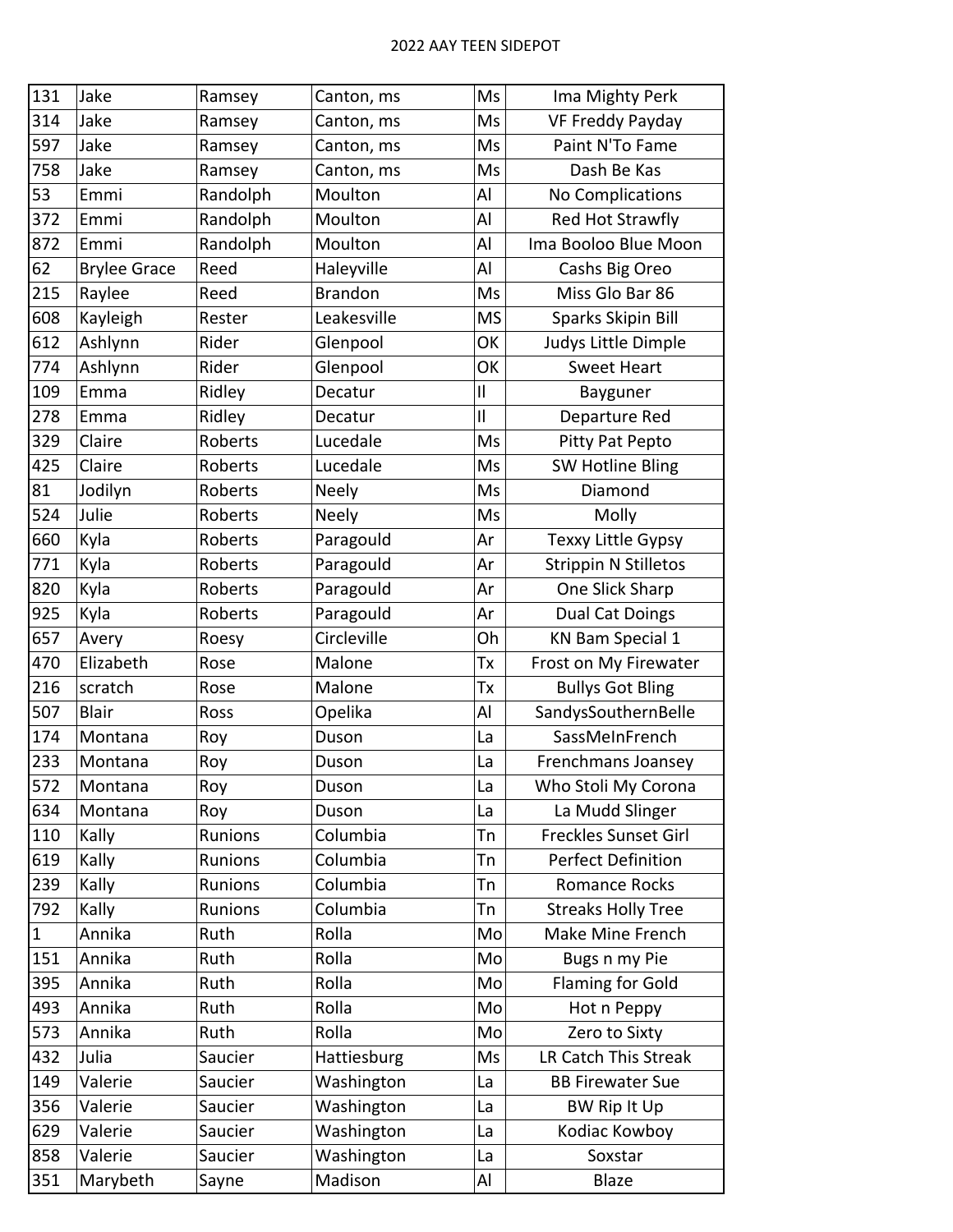| 530 | Marybeth   | Sayne          | Madison             | Al        | Jack                        |
|-----|------------|----------------|---------------------|-----------|-----------------------------|
| 909 | Keenedie   | Scarbrough     | Fruitdale           | Al        | Doc's Bay Bonanza           |
| 187 | Elizabeth  | Scheuermann    | <b>River Ridge</b>  | La        | <b>Silver Sting Bee</b>     |
| 457 | Elizabeth  | Scheuermann    | <b>River Ridge</b>  | La        | Lil Lucky Bluerose          |
| 172 | Ariella    | Schmidt        | Perkinston          | Ms        | <b>Okes Flaming Smoke</b>   |
| 607 | Kylee      | Schmidt        | bee branch          | Ar        | Dually                      |
| 791 | Kylee      | Schmidt        | bee branch          | Ar        | Coats Buggin Fame           |
| 883 | Kylee      | Schmidt        | bee branch          | Ar        | Such a Diamond Image        |
| 935 | Kylee      | Schmidt        | bee branch          | Ar        | Teller to run faster        |
| 254 | Karlee     | Schulkens      | Slidell             | La        | First Down George           |
| 723 | Sierra     | Scott-Williams | <b>Wills Point</b>  | Tx        | Genuine Night Rider         |
| 326 | Hayden     | <b>Sellers</b> | Natchitoches        | La        | Peppys Skippen Itch         |
| 407 | Hayden     | <b>Sellers</b> | Natchitoches        | La        | High Flyin Moonshine        |
| 307 | Madison    | Shelton        | Fayetteville        | Tn        | Zanes Zeke                  |
| 467 | Madison    | Shelton        | Fayetteville        | Tn        | Royal French Jet            |
| 7   | Ellie      | Sherer         | Cordova             | Al        | Mr Lena's Peppy San         |
| 724 | Ellie      | Sherer         | Cordova             | Al        | <b>Famous Sixy Cleatus</b>  |
| 72  | Allie      | Sherman        | <b>Walnut Ridge</b> | Ar        | Go Minnie Perks HDR         |
| 280 | Allie      | Sherman        | <b>Walnut Ridge</b> | Ar        | Guys Prefer Blonde          |
| 458 | Allie      | Sherman        | <b>Walnut Ridge</b> | Ar        | Guys Special Bully          |
| 41  | Roxy       | Shoe           | Pocahontas          | Ar        | Fistful O Voodoo            |
| 139 | Katie      | Shows          | Ovett               | Ms        | Dinkys Lil Flame            |
| 390 | Savannah   | Shumpert       | Mooreville          | Ms        | Slick French Mimosa         |
| 577 | Savannah   | Shumpert       | Mooreville          | Ms        | <b>Bogies French Talker</b> |
| 426 | Sheridan   | Shumpert       | Mooreville          | Ms        | MP Jetwood                  |
| 483 | Sheridan   | Shumpert       | Mooreville          | Ms        | <b>Franks Lucky Bars</b>    |
| 775 | Taylor     | Shurden        | Winona              | Ms        | <b>NC French Franny</b>     |
| 335 | Bella      | Skinner        | <b>Wills Point</b>  | Tx        | <b>Dmac Hipmotize</b>       |
| 476 | Bella      | Skinner        | <b>Wills Point</b>  | Tх        | <b>Stylish Especial</b>     |
| 358 | Wesleigh   | Skinner        | Rayville            | La        | Ashley's Lil Toast          |
| 158 | Kaylee     | Slayton        | westmoreland        | Tn        | Elle Mae                    |
| 255 | Kaylee     | Slayton        | westmoreland        | Tn        | Dunn My Time                |
| 481 | Kaylee     | Slayton        | Westmoreland        | Tn        | <b>Bella Stone</b>          |
| 44  | Aubrey     | Smith          | Binghamton          | <b>NY</b> | JS Milo and Stitch          |
| 111 | Aubrey     | Smith          | Binghamton          | <b>NY</b> | Coco Bongo                  |
| 303 | Aubrey     | Smith          | Binghamton          | <b>NY</b> | <b>Eddies Lil Cat</b>       |
| 706 | Aubrey     | Smith          | Binghamton          | <b>NY</b> | Money Beea Blazin           |
| 767 | Aubrey     | Smith          | Binghamton          | <b>NY</b> | <b>Fast Under Pressure</b>  |
| 550 | Danielle   | Smith          | Toney               | Al        | Jojos Tari Bullys Gal       |
| 31  | Kensley    | Smith          | Dawnsville          | La        | Pez                         |
| 392 | Savannah   | Smith          | Moss Point          | Ms        | <b>Sparks Silver Mist</b>   |
| 115 | Anna Belle | Smithie        | Monticello          | Ms        | Abby                        |
| 243 | Anna Belle | Smithie        | Monticello          | Ms        | Reba                        |
| 704 | Caroline   | Speaks         | Jayess              | Ms        | <b>Streakin Belle</b>       |
| 671 | Dakota     | Stahlman       | Luebbering          | Mo        | Toast ta Dirty dashin       |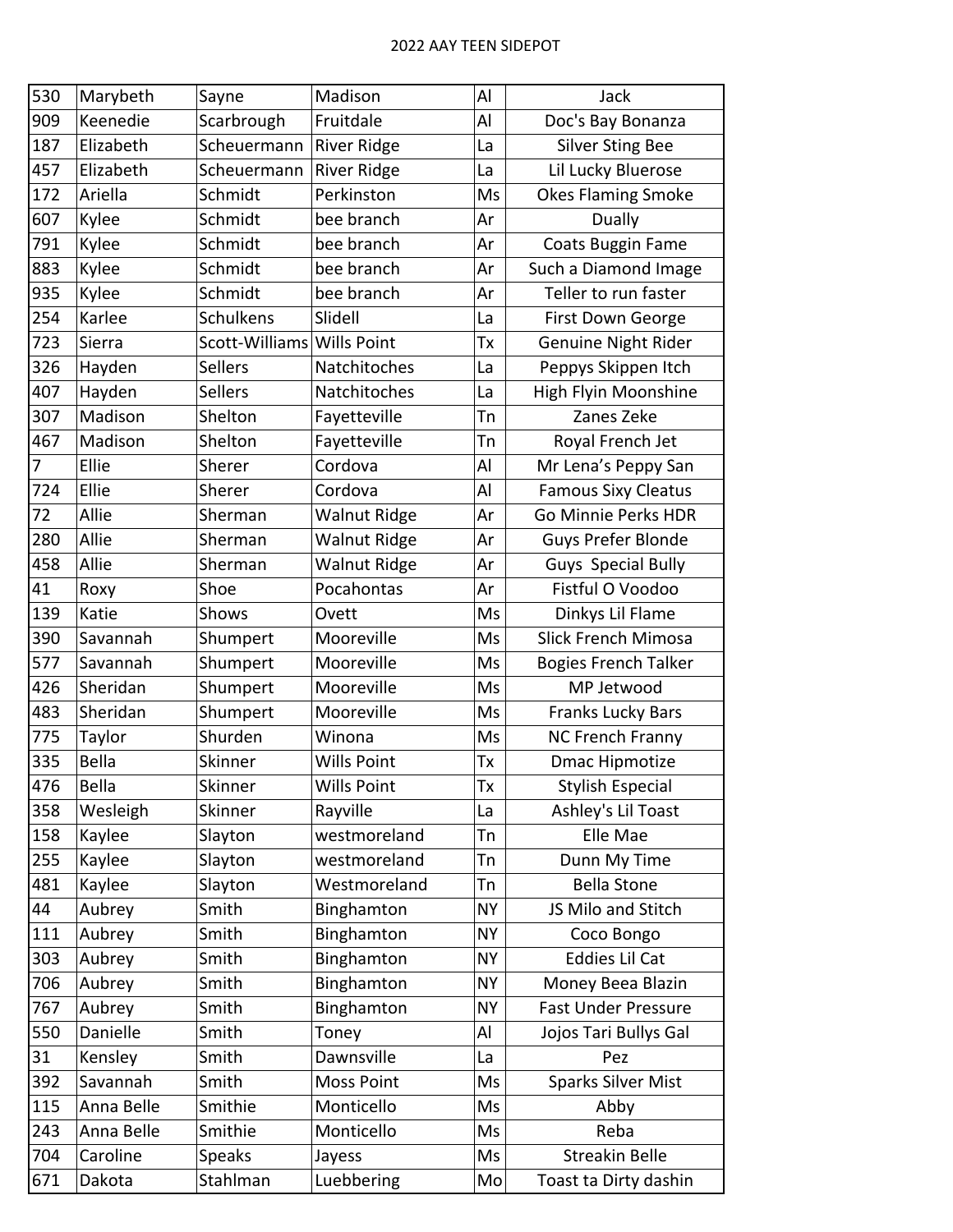| 836 | Dakota        | Stahlman       | Luebbering        | Mo        | Pop Payday                    |
|-----|---------------|----------------|-------------------|-----------|-------------------------------|
| 498 | Grace         | Stanley        | Murfreesboro      | Tn        | <b>Reds Silver Bullet</b>     |
| 739 | Grace         | Stanley        | Murfreesboro      | Tn        | <b>Breaking Old Habits</b>    |
| 230 | Hailey        | Stephens       | Covington         | La        | Seven                         |
| 514 | Hailey        | Stephens       | Covington         | La        | Rockin Hickory Budha          |
| 565 | Hailey        | Stephens       | Covington         | La        | Sparked a Blaze               |
| 210 | Natalie       | Stephens       | Covington         | La        | Misty                         |
| 850 | Natalie       | Stephens       | Covington         | LA        | <b>Firewater Fortunes</b>     |
| 837 | Whitney       | Stewart        | McEwen            | Tn        | Hr Lil Whiskey Girl           |
| 931 | Whitney       | Stewart        | McEwen            | Tn        | Amen Tucker                   |
| 360 | Haley         | Story          | McCarley          | Ms        | Magnum's Coming In Hot        |
| 521 | Presley       | Stover         | <b>Dallas</b>     | Ga        | DDD sundee wood               |
| 576 | Presley       | Stover         | <b>Dallas</b>     | Ga        | Gold ribbon chic              |
| 934 | Presley       | Stover         | <b>Dallas</b>     | Ga        | <b>Smashing French Secret</b> |
| 35  | Lilly         | <b>Street</b>  | Charlotte         | Tn        | I'm a money shocker           |
| 238 | <b>Brenna</b> | Strickland     | Kentwood          | La        | Docs Lil Jay Bonnie           |
| 652 | Tyler         | Stringer       | Foxworth          | <b>MS</b> | PS Guys on a High             |
| 816 | Tyler         | Stringer       | Foxworth          | <b>MS</b> | <b>BA Valiant Avenger</b>     |
| 435 | Izzie         | Stump          | Vestavia          | Al        | Rowdy Red Rancher             |
| 148 | Elle          | Sullivan       | Mandeville        | La        | Indefensible BJ               |
| 222 | Elle          | Sullivan       | Mandeville        | La        | Chargen Ta Fame               |
| 290 | Elle          | Sullivan       | Mandeville        | La        | <b>Gold Mastercard</b>        |
| 422 | Elle          | Sullivan       | Mandeville        | La        | Elle                          |
| 377 | Abigail       | Swims          | Dyer              | Tn        | Roll on Bubba                 |
| 715 | Abigail       | Swims          | Dyer              | Tn        | Slim                          |
| 4   | Kaylee        | Taft           | Wedowee           | Al        | <b>LLP Streakin Passion</b>   |
| 190 | Kaylee        | Taft           | Wedowee           | Al        | Two Eyed Poco Victor          |
| 403 | Rachel        | <b>Tassara</b> | Saint Rose        | La        | Cash                          |
| 589 | Rachel        | Tassara        | Saint Rose        | La        | Homdeaux                      |
| 150 | RayLyn        | Tassara        | Saint Rose        | La        | Cash                          |
| 218 | RayLyn        | Tassara        | Saint Rose        | La        | Hondeaux                      |
| 375 | RayLyn        | Tassara        | Saint Rose        | La        | Maddie                        |
| 852 | Nicole        | Taylor         | Birmingham        | Al        | <b>Streakin Suspect</b>       |
| 626 | Kyra          | Teehee         | Oktaha            | OK        | DDD Mr. Jess Corona           |
| 766 | Kyra          | Teehee         | Oktaha            | OK        | Smart Lil Lorie               |
| 810 | Kyra          | Teehee         | Oktaha            | OK        | Speedywood Flame              |
| 833 | Marley        | Terry          | <b>Town Creek</b> | AL        | Pals Karat Bugs               |
| 383 | Kelsi         | Thomason       | Delhi             | La        | Lady                          |
| 729 | Hailey        | Thompson       | Columbia          | Ms        | Dont Hope Believe             |
| 871 | Hailey        | Thompson       | Columbia          | Ms        | Karlees Catch                 |
| 937 | Hailey        | Thompson       | Columbia          | Ms        | <b>Brus Girl</b>              |
| 640 | Amelia Ann    | Thornton       | Brookhaven        | Ms        | Lil Corona Amsterdam          |
| 240 | Amelia-Ann    | Thornton       | Brookhaven        | Ms        | Johnny B Good                 |
| 546 | Kennedy       | Thurman        | Irvington         | Ky        | Playboys Benita               |
| 842 | Luchesse      | <b>Tobias</b>  | Diboll            | Tx        | <b>BRTHisNickGivesaFlit</b>   |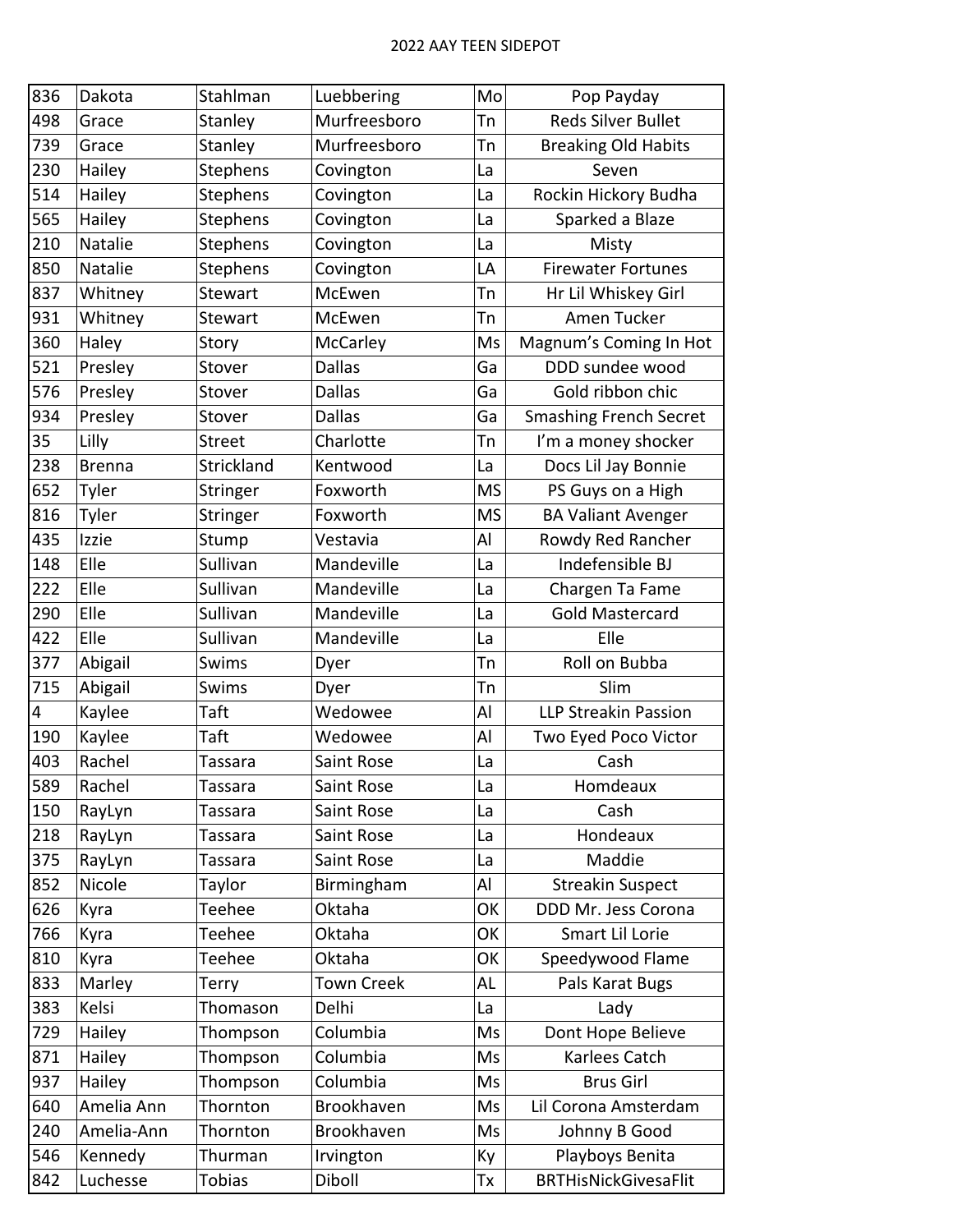| 914 | Luchesse             | <b>Tobias</b> | Diboll               | Тx             | <b>Compromising Levis</b>   |
|-----|----------------------|---------------|----------------------|----------------|-----------------------------|
| 164 | Darby                | Toole         | Hernando             | Ms             | <b>Smart Trigger Miss</b>   |
| 571 | Darby                | Toole         | Hernando             | Ms             | Spit N Fire                 |
| 641 | Darby                | Toole         | Hernando             | Ms             | PA Pretty Peponita          |
| 14  | Dylan                | Traylor       | Poplarville          | Ms             | Wrangler                    |
| 241 | Gracie               | Turner        | Vaiden               | Ms             | Rip                         |
| 568 | Gracie               | Turner        | Vaiden               | Ms             | Heidi                       |
| 844 | Gracie               | Turner        | Vaiden               | Ms             | <b>Gypsy Girl</b>           |
| 235 | Chloe                | Upchurch      | Carrollton           | Ms             | Dash's Blue Bid             |
| 373 | Chloe                | Upchurch      | Carrollton           | Ms             | <b>Mounces Fancy Star</b>   |
| 75  | Becca Lynn           | Uzzle         | Raymond              | Ms             | Django                      |
| 167 | Catalina             | Valdivia      | Christiana           | Tn             | <b>Sharp Shiny</b>          |
| 264 | Catalina             | Valdivia      | Christiana           | Тn             | Just Plum Jazzing           |
| 348 | Samantha             | Vidrine       | <b>Ville Platte</b>  | La             | Corona                      |
| 593 | Samantha             | Vidrine       | <b>Ville Platte</b>  | La             | KiKi                        |
| 765 | Harley Grace         | Vinzant       | Vicksburg            | Mo             | <b>Watson Ray Valentine</b> |
| 834 | Lexi                 | Waldrep       | Ohatchee             | Al             | <b>Boomer</b>               |
| 3   | Kaylie               | Ward          | Kenner               | La             | LM Ring Those Bells         |
| 277 | Kaylie               | Ward          | <b>Abita Springs</b> | La             | Mr Sippi Cat                |
| 350 | Kaylie               | Ward          | Kenner               | La             | Colonelssmartmoney          |
| 633 | Kaylie               | Ward          | Kenner               | La             | Shotgun                     |
| 281 | Kaylee               | Weaver        | Mishawaka            | In             | Epic Cartels Wagon          |
| 430 | Kaylee               | Weaver        | Mishawaka            | In             | <b>Friday Night Cowboy</b>  |
| 864 | Kaylee               | Weaver        | Mishawaka            | In             | One Smart Peptocat          |
| 24  | <b>Mattie Gaines</b> | Weaver        | Dora                 | Al             | <b>NC Cartwright</b>        |
| 138 | <b>Mattie Gaines</b> | Weaver        | Dora                 | Al             | French Dynamite Gal         |
| 198 | <b>Mattie Gaines</b> | Weaver        | Dora                 | Al             | Majestic Dashin             |
| 680 | <b>Mattie Gaines</b> | Weaver        | Dora                 | Al             | DriftN with Class           |
| 5   | <b>Braley</b>        | Weems         | Loganport            | La             | MissFourWheelDrive          |
| 223 | Reese                | Weir          | Cordova              | Tn             | Famous Gal Has Money        |
| 570 | Reese                | Weir          | Cordova              | Tn             | Ima Foxy Freckles           |
| 224 | Major                | Weldon        | <b>Bruce</b>         | Ms             | SF Gin and Juice            |
| 287 | Major                | Weldon        | <b>Bruce</b>         | Ms             | Shoot Yeah Honey            |
| 367 | River                | Weldon        | <b>Bruce</b>         | Ms             | Coats Mini Ta Fame          |
| 429 | River                | Weldon        | <b>Bruce</b>         | Ms             | Firewaterbewitchesme        |
| 892 | Jaylynn              | West          | Citronelle           | Al             | Famous Spider Man           |
| 49  | Jayda                | Westbrook     | Saint Rose           | La             | Waitinonthemailman          |
| 272 | Jayda                | Westbrook     | Saint Rose           | La             | Mustbedoinsumthinrite       |
| 16  | Kaitlyn              | Westbrook     | Haleyville           | Al             | Top Bars Lady Lad           |
| 501 | Kaitlyn              | Westbrook     | Haleyville           | Al             | Pali                        |
| 749 | <b>Stevie Rayne</b>  | Westrope      | Hazlehurst           | <b>MS</b>      | Salty                       |
| 387 | Jeb                  | Whiddon       | Havana               | FI             | <b>Bullseye</b>             |
| 122 | Cody                 | White         | Ashville             | Al             | Peppy's Little Abbey        |
| 408 | Ariel                | Wiles         | Lexington            | Tn             | Sail on Corona              |
| 92  | Mackenzie            | <b>Wilks</b>  | Milton               | F <sub>1</sub> | Frosty's Cash Special       |